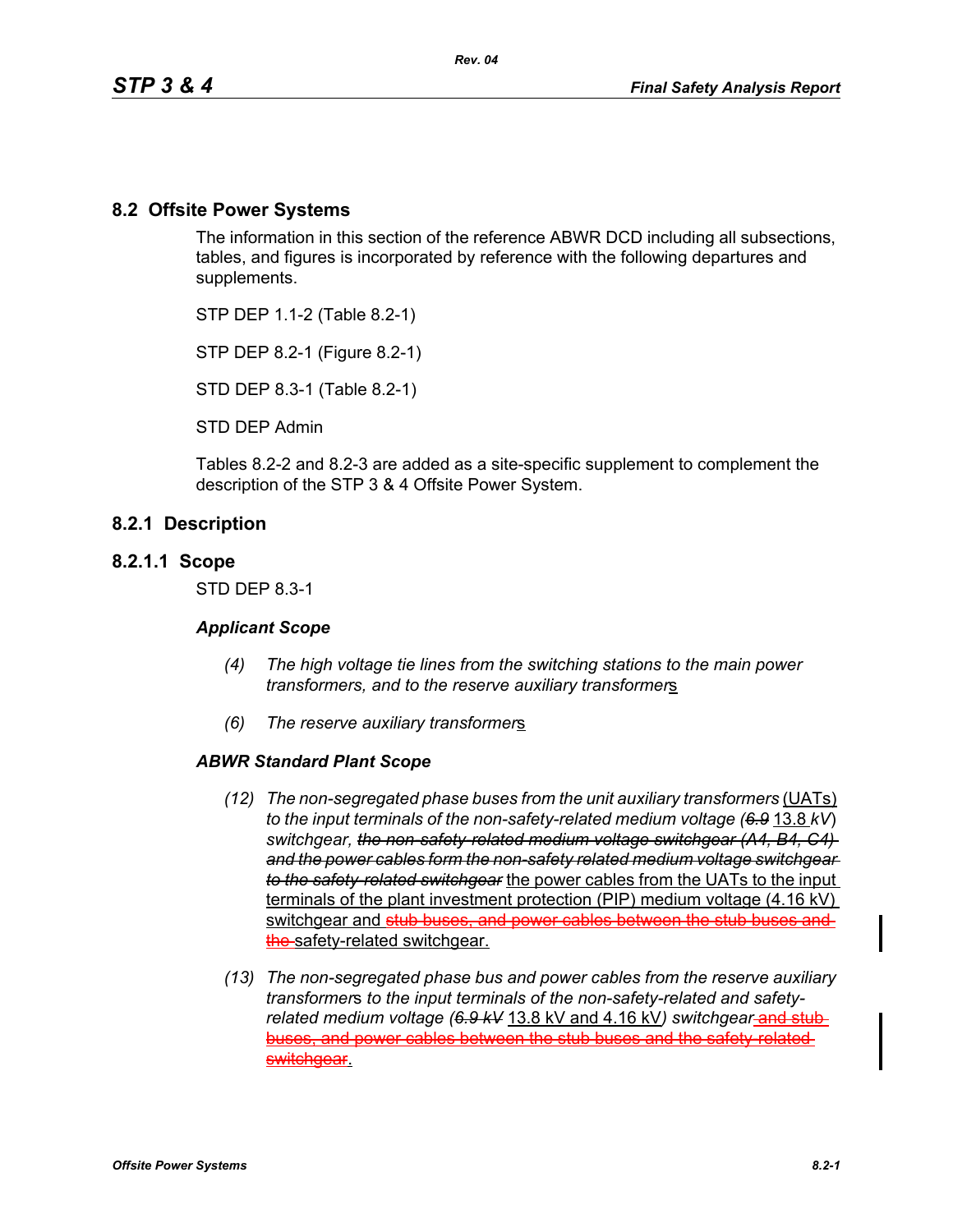*(14) The power cables from the combustion turbine generator to* the input terminals of the *medium voltage (6.9* 13.8 *kV) switchgear, including the disconnect and interconnecting bus* and interconnection power cables between 13.8 kV and 4.16 kV switchgear including the 13.8 kV/ 4.16 kV power transformer.

STD DEP 8.3-1

STD DEP Admin

*The design scope for the ABWR ends at the low voltage terminals of the main power transformer and the low voltage terminals of the reserve auxiliary transformer*s*. Although the remainder of the offsite power system is not in the scope of the ABWR design, the ABWR design is based on a power system which meets certain design concepts. Design bases (10CFR52 interface requirements) consistent with these concepts are included in Subsection 8.2.3. Meeting the design bases presented in Subsection 8.2.3 will ensure that the power system within the design scope for the ABWR meets all regulatory requirements. Meeting the conceptual design bases presented in Section 8.2.5 will ensure that the total power system design is consistent and meets all regulatory requirements.*

### **8.2.1.2 Description of Offsite Power System**

STD DEP 8.3-1

*Air cooled isolated phase bus duct is sized to provide its load requirements and withstand fault currents until the fault is cleared. It is rated 36 kA and provides for a power feed to the main power transformer and unit auxiliary transformers from the main generator. The sections of the isolated phase bus supplying the unit auxiliary transformers are rated less than 36 kA as appropriate to the load requirements (see Figure 8.3-1).* 

*A generator circuit breaker is provided in the isolated phase bus duct at an intermediate location between the main generator and the main power transformer. The generator circuit breaker provided is capable of interrupting a maximum fault current of 275* 255 *kA symmetrical and 340* 320 *kA asymmetrical at 5 cycles after initiation of the fault* in accordance with IEEE C37.013*.*

*There are three unit auxiliary transformers. Each transformer has three windings and each transformer feeds one Class 1E bus directly, two non-Class 1E buses directly, and one non-Class 1E bus indirectly through a non 1E to non 1E bus tie. The medium voltage buses are in a three load group arrangement with three non-Class 1E buses and one Class 1E bus per load group. Each unit auxiliary transformer has an oil/air rating at 65°C of 37.5 MV-A for the primary winding and 18.75 MV-A for each secondary winding. The forced air/forced oil (FOA) rating is 62.5 and 31.25/31.25 MV-A respectively. The normal loading of the six secondary windings of the transformers is balanced with the heaviest loaded winding carrying a load of 17.7 MV-A. The heaviest transformer loading occurs when one of the three unit auxiliary transformers is out of service with the plant operating at full power. Under these conditions the*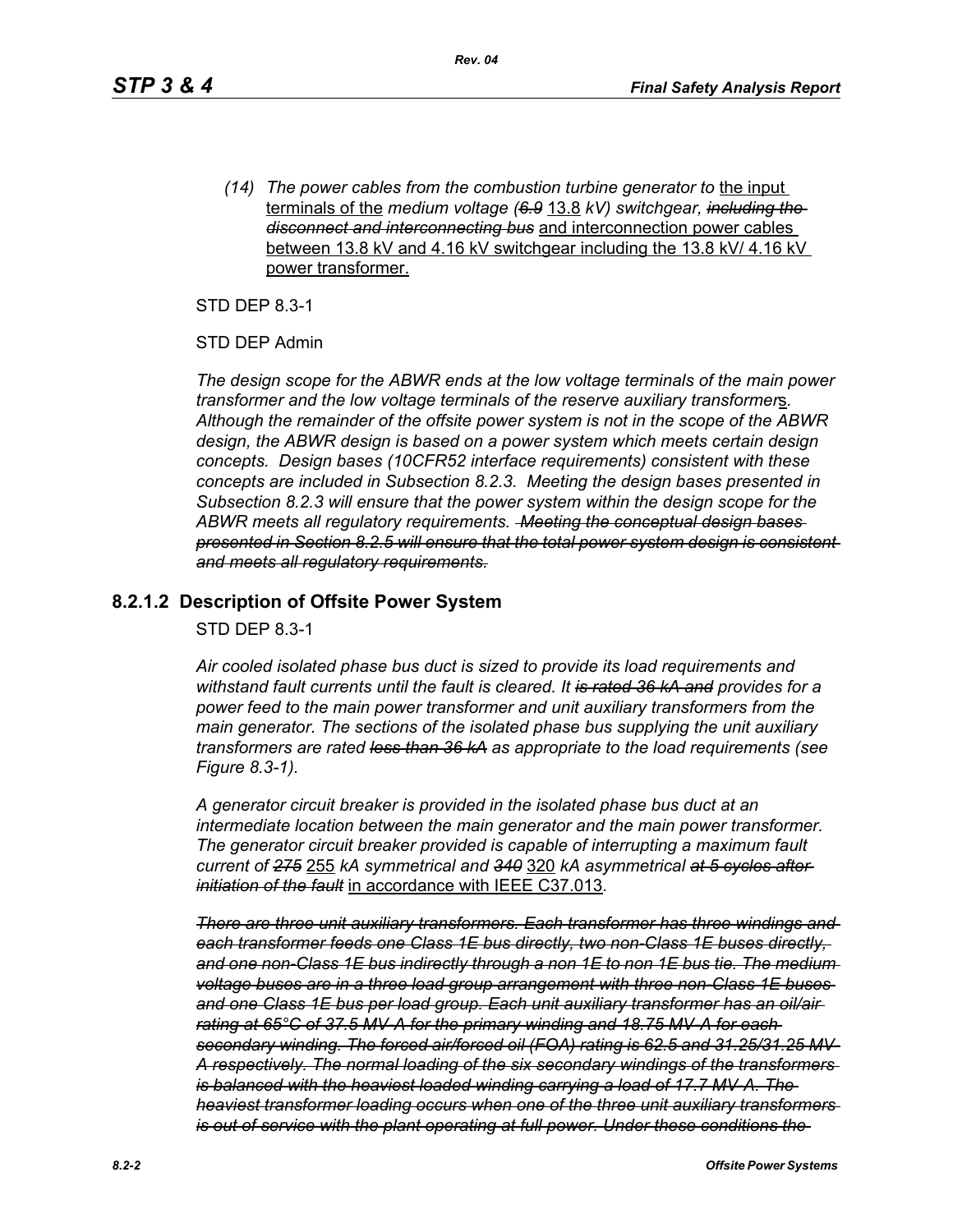*heaviest loaded winding experiences a load of 21.6 MV-A, which is about two-thirds of its forcedair/forced oil rating.*

There are three Unit Auxiliary Transformers (UATs), which are designated the normal preferred offsite source. UATs A and B are rated at 82.5/110 MVA (ONAN/ONAF). UATs A and B each have primary windings at the main generator voltage and two secondary windings, one at 13.8 kV and one at 4.16 kV. UAT C is rated at 22.5/30 MVA (ONAN/ONAF). UAT C has primary winding at the main generator voltage and a single secondary winding at 4.16 kV. All three UATs use automatic tap changers to improve voltage regulation on the plant medium voltage buses. The UATs are designed with significant capacity margin during normal operation because the transformers operate near their ONAN ratings.

UAT A supports 13.8 kV Power Generation (PG) buses A1 and C1 and 4.16 kV Plant Investment Protection (PIP) bus A2 and Class 1E 4.16 kV bus A3. UAT B supports PG buses B1 and D1 and PIP bus B2 and Class 1E bus B3. UAT C supports PIP bus C2 and Class 1E bus C3.

*One, three-winding 37.5 MV-A reserve auxiliary transformer provides power as the "Alternate Preferred" power to the "Normal Preferred" power. One of the equally rated secondary windings supplies reserve power to the nine (three through cross-ties) non-Class 1E buses and the other winding supplies reserve power to the three Class 1E buses. The combined load of the three Class 1E buses is equal to the oil/air the rating of the transformer winding serving them. This is equal to 60% of the forced air/forced oil (FOA) rating of the transformer winding. The transformer is truly a reserve transformer because unit startup is accomplished from the normal preferred power, which is backfed over the main power circuit to the unit auxiliary transformers. The reserve auxiliary transformer serves no startup function. The operational configurations are such that the FOA ratings of the reserve auxiliary transformer, or any unit auxiliary transformer, will not be exceeded under any operating mode (Subsection 8.2.4.5).*

There are two Reserve Auxiliary Transformers (RATs), either of which can be used as the alternate preferred offsite source. RATs A and B are each rated at approximately 82.5/110 MVA (ONAN/ONAF). RATs A and B each have primary windings at the switchyard voltage and two secondary windings, one at 13.8 kV and one at 4.16 kV. RATs A and B use automatic tap changers to improve voltage regulation on the plant medium voltage buses. The RATs are designed with significant capacity margin during normal operation because the transformers operate near their ONAN ratings.

RAT A is designed to be capable of supporting PG buses A1 and C1, which are normally supported by UAT A, via an intermediate 13.8 kV bus designated as CTG 2. The 4.16 kV winding of RAT A can be aligned to support any of the three PIP buses (A2, B2, and C2) and any of the three Class 1E buses (A3, B3, and C3) and has the capacity to support all three Class 1E buses. RAT A is not normally aligned to support any PG, PIP, or Class 1E bus. RAT B is designed to be capable of supporting PG buses B1 and D1, which are normally supported by UAT B, via an intermediate 13.8 kV bus designated as CTG 1. The 4.16 kV winding of RAT B can be aligned to support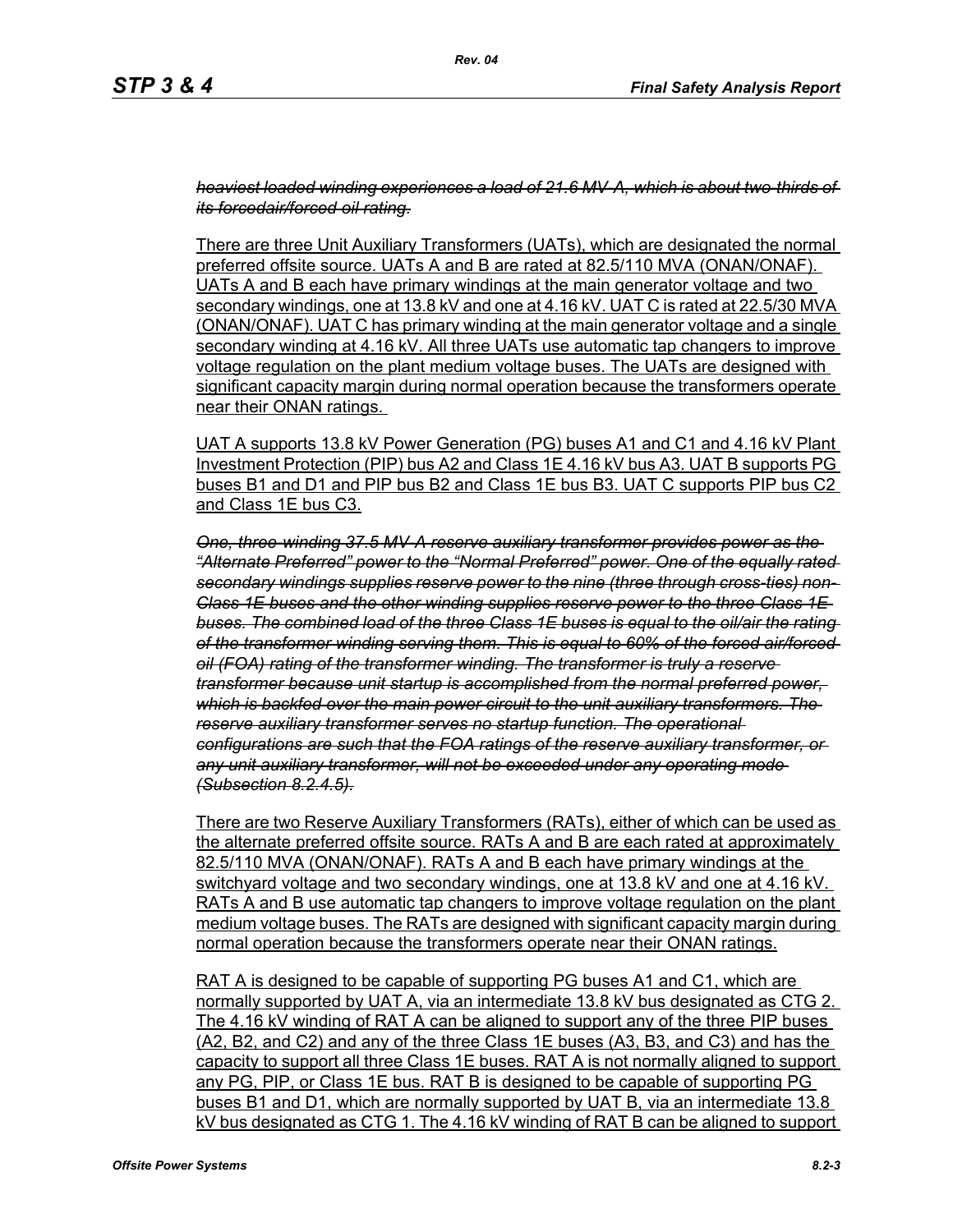any of the three PIP buses and any of the three Class 1E buses and has the capacity to support all three Class 1E buses.

*The normal and alternate offsite preferred power circuits are designed with sufficient capacity and capability to limit variations of the operating voltage of the onsite power distribution system to a range appropriate to ensure: (1) normal and safe steady-state operation of all plant loads, (2) starting and acceleration of the limiting drive system with the remainder of the loads in service, and (3) reliable operation of the control and protection systems under conditions of degraded voltage [Subsection 8.3.1.1.7 (8)]. Specifically, the unit auxiliary transformers and the reserve auxiliary transformer*s *are designed to limit the voltage variation of the onsite power distribution system to ±10% of load rated voltage during all modes of steady state operation and a voltage dip of no more that* than *20% during motor starting.*

According to IEEE C57.19.100 the STP Units 3 & 4 site is a medium to heavy contamination environment due to its proximity to the coast and additional salt deposition from the Ultimate Heat Sinks. To prevent insulator and bushing failure on offsite power system equipment due to contamination from salt deposition, the bushings and insulators for offsite power equipment up to the switchyard will have a minimum creep distance of 44 mm/kV and a permanent coating.

STD DEP 8.3-1

STD DEP Admin

*The unit* and reserve *auxiliary transformers are designed and constructed to withstand the mechanical and thermal stresses produced by external short circuits. In addition, these transformers meet corresponding requirements of the latest revisions of ANSI Standard C57.12.00. See Subsection 8.2.3(8)* 8.2.3 (4) *for interface requirements on the main step-up transformers and the reserve auxiliary transformer*s*. See Subsection 8.2.3(10) for interface requirements on the high-voltage circuit breakers and disconnect switches.*

STD DEP 8.3-1

*The non-segregated phase bus* or power cable *that connects the unit auxiliary and reserve auxiliary transformers to the 6.9 kV* their respective *switchgear is sized to supply its load requirements and rated to withstand fault currents until the fault is cleared.*

The following site-specific supplement provides a description of the Offsite Power System for STP 3 & 4 addressing information requested by RG 1.206 and replacing the conceptual design provided in Subsection 8.2.5 of the reference ABWR DCD.

The offsite power system includes at least two (2) preferred sources of power for the reactor protection system and engineered safety features (ESFs) during normal, abnormal, and accident conditions. It includes a minimum of two (2) independent and physically separated 345 kV circuits of the six (6) circuits available from the transmission network as required by GDC 17. Five of the six (6) offsite circuits for STP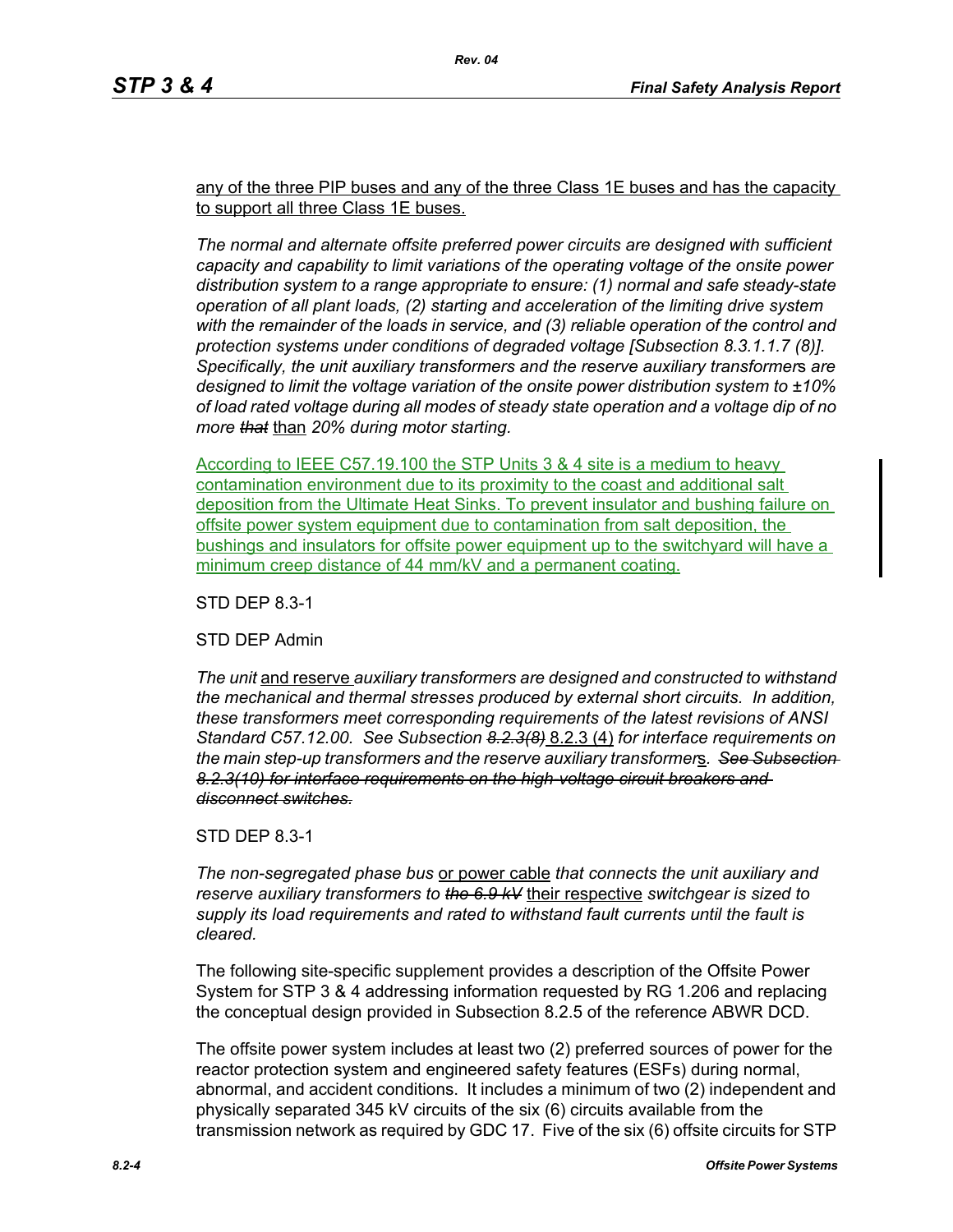3 and 4 are existing transmission lines that were connected to the STP 1 & 2 switchyard and have been re-routed to the STP 3 & 4 switchyard. Of the six (6) transmission lines, four identified as preferred sources of power are as follows: White Point 39, Elm Creek 27, Velasco 27, and the tieline with a series reactor between STP 3 & 4 switchyard and the STP 1 & 2 switchyard. The remaining two (2) transmission lines, Hillje 44 and Blessing 44, are used for power transmission. However, these two lines do not meet the criteria of being independent and physically separated. Hillje 44 crosses under the Elm Creek 27 line at the Hillje switchyard. Blessing 44 connects to the local 138 kV system via an autotransformer and is considered a source which can not supply adequet power and voltage under all operating scenarios. Refer to Figure 8.2-6 for 345 kV transmission configuration. The offsite power system encompasses the connections to the power grid, transmission lines (overhead and/or underground), transmission line towers, transformers, switchyard components and control systems, switchyard battery systems, MPT, and the RATs.

The offsite power system is designed to provide reliable and redundant sources of power for starting, operation, and safe shutdown of STP 3 & 4 in accordance with GDC 17. The offsite power system configuration, single line, general arrangement, and transmission network map are shown in the following figures:

|                     | Figures 8.2-1 (7 sheets) Power Distribution Routing Diagrams |
|---------------------|--------------------------------------------------------------|
| Figure 8.2-2        | 345 kV General Arrangement                                   |
| <b>Figure 8.2-3</b> | 345 kV Switchyard Single Line Diagram                        |
| Figure 8.2-4        | 345 kV Switchyard Arrangement                                |
| <b>Figure 8.2-5</b> | Transmission Network Map of ERCOT                            |
| <b>Figure 8.2-6</b> | 345 kV Transmission Configuration                            |

#### **8.2.1.2.1 Transmission Lines**

Six 345 kV transmission circuits rated from 896 MVA to 1793 MVA (Reference 8.2-3) connect the STP 3 & 4 switchyard to the Electric Reliability Council of Texas (ERCOT) grid, as shown on Figure 8.2-6. These six 345 kV circuits provide the source of AC power to the 345 kV switchyard. The 345 kV transmission circuits terminate at six points as follows: at Velasco 345 kV Substation (CenterPoint Energy); at Hillje 345 kV Switchyard (CenterPoint Energy); at Elm Creek 345 kV Switchyard (City of Public Service Board of San Antonio (CPS); at White Point 345 kV Substation (AEP Texas Central Company (TCC); at the STP 1 & 2 switchyard via a tieline with a series reactor (TCC); and at Blessing 345 kV Substation autotransformer (TCC). The Blessing 345 kV autotransformer is connected to the TCC's Blessing 138 kV Substation.

The STP 3 & 4 transmission lines utilize the existing (from STP 1 & 2) corridor and rights-of way for interconnects to the existing transmission grid. The description of the transmission system components for both existing and new structures as listed below fully describes and qualifies the use of this system within the present boundaries of the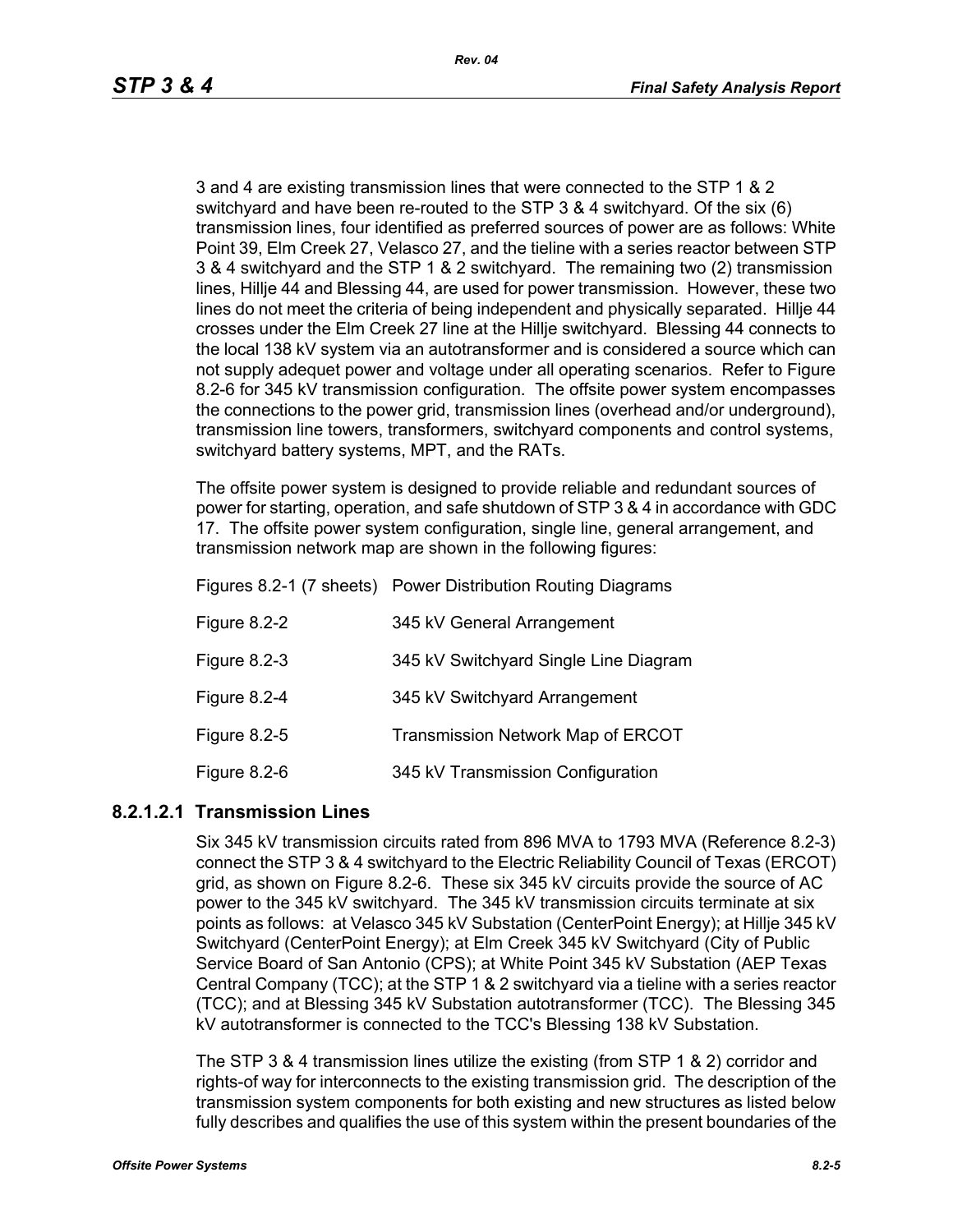existing corridors. Transmission service providers (TSP) in the ERCOT region are subject to regulations of the Public Utility Commission of Texas (PUCT) that control new transmission facilities or interconnections needed to provide transmission service to and from the transmission grid. (Reference 8.2-3).

Three (3) existing rights-of-way commence from the STPEGS property (for STP 1, 2, 3, & 4) toward the termination points described below and shown on Figure 8.2-5. The eastern right-of-way is 100 ft wide and contains two (2) 345 kV circuits to Velasco (on double-circuit structures). The western right-of-way is 100 ft wide and contains a 345 kV circuit to Blessing. The middle or northwestern right-of-way is 400 ft wide and contains six (6) circuits. These circuits are carried on three sets of double-circuit towers. The Elm Creek 18 and the W.A.Parish 39 line locations are on the eastern structures, the Hillje 64 and the Elm Creek 27 lines are on the middle structures. The White Point 39 and the Hillje 44 line are on the western structures. There is adequate spacing between the middle and western towers to allow complete failure of one without jeopardizing the other. For the purpose of analysis, the right-of-way has been considered as two independent rights-of-way. This right-of-way is approximately 20 miles long and terminates in four separate rights-of-way varying in width from 100 to 150 ft. The Velasco 27 line includes an underground 345 kV cable that crosses under the two double circuit overhead lines that feed Elm Creek 18, Hillje 64, and W.A.Parish 39. This underground installation eliminates the possibility of a failure of the overhead lines from impacting the Velasco 27 line. The transmission configuration map showing the proposed usage of existing rights-of-way in the region is included in Figure 8.2-5. Refer to Figure 8.2-6 for transmission configuration for both STP 1 & 2 and STP 3 & 4.

A list of all transmissions circuits from each of the four transmission service providers to the STPEGS plant site is given in Table 8.2-2. This table includes all termination points, ownership of the circuit, circuit operating voltage, and approximate circuit length in miles.

The 345 kV transmission circuits are routed on rights-of-way as described above except for the distance from the rights-of-way to the STP 3 & 4 switchyard on the STPEGS plant property. In this small section, the 345 kV structures are arranged as depicted in Figure 8.2-2. The location of transmission circuits within this small section has been analyzed and failure of a tower due to failure of an adjacent tower has been determined not to adversely impact plant offsite power supply.

The 345 kV transmission system from STP 3 & 4 to the ERCOT grid is designed so that any two of the 345 kV transmission circuits from STP 3 & 4 may be taken out of service and the full-load generation of STP 3 & 4 can still be transmitted to their respective load centers. The loss of any double-circuit structure or any two transmission circuits does not reduce the availability of the offsite supply of power to the STP 3 & 4 345 kV switchyard. The transmission grid associated with the plant is further designed so the loss of an independent right-of-way may necessitate some reduction in generation output, but does not reduce the availability of the offsite supply of power. The transmission system is designed to maintain a voltage variance of +/- 5% without STP 3 & 4 reactive support in accordance with ERCOT Protocols, Operating Guides and Procedures (Reference 8.2-6). With a +/- 5% voltage variance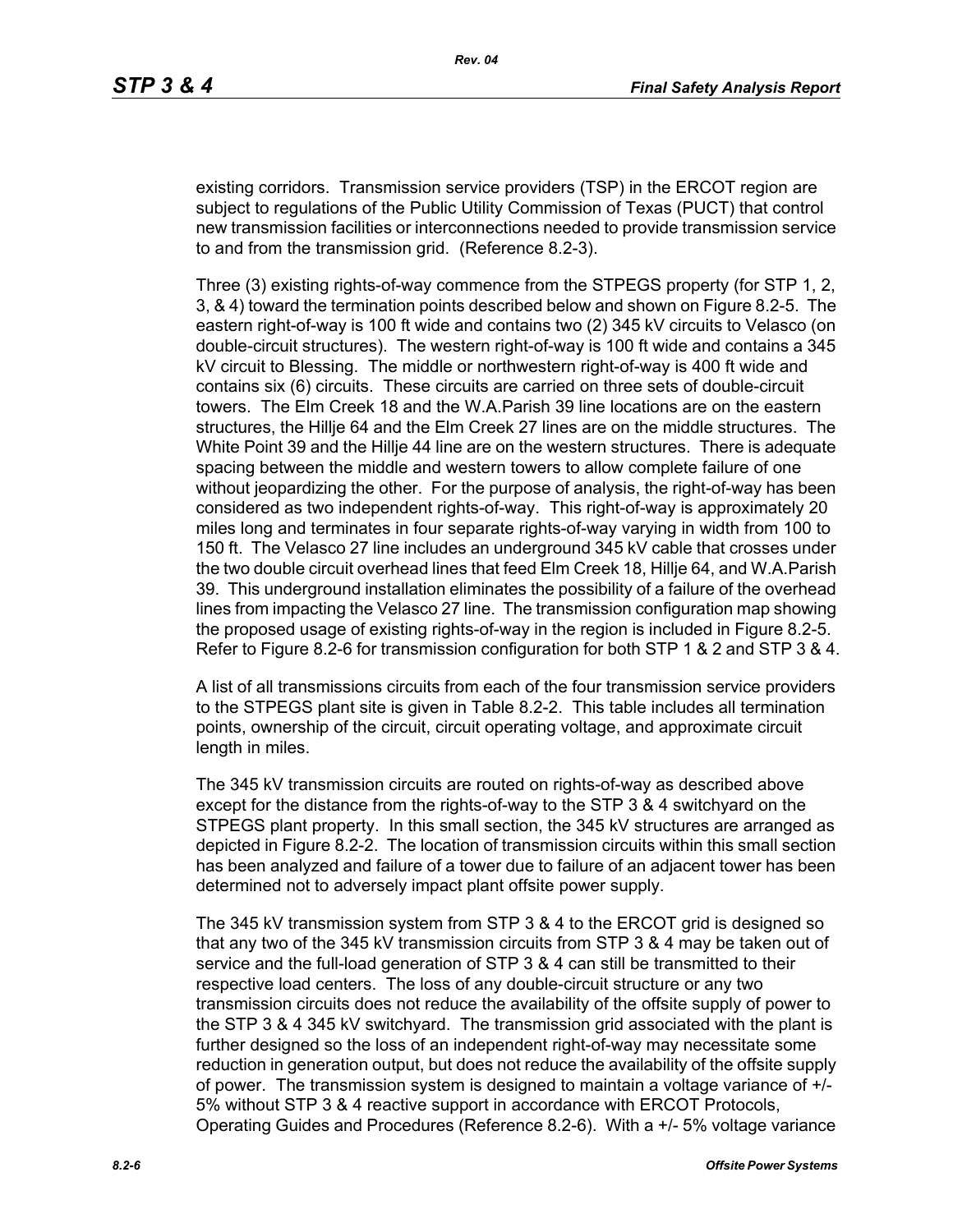on the grid, the onsite power distribution system maintains  $a +1$ -10% voltage on the loads. The ERCOT Protocols, Operating Guides and Procedures also keep the frequency at 60 Hz except during periods of major generation loss. During periods of generation loss, frequency will drop; however, ERCOT employees automatic firm load shedding schemes which unload the grid and allow generators to recover to normal frequency.

All the transmission lines to the STPEGS plant are designed for reliability and performance. The structures for these circuits, as well as the 345 kV switchyard, are built to withstand hurricane force winds. In southeastern Texas, the ice-loading condition on transmission lines is not considered significant since it is less than the hurricane wind-loading on transmission or substation structures. The 345 kV structures have sufficient vertical spacing to minimize galloping conductor flashover. Galloping conductors have caused outages primarily of 138 kV and 69 kV vertically spaced circuits since the vertical spacing between conductors is much less than that for 345 kV circuits. Galloping conductors are considered a rare phenomenon in southeastern Texas. The Transmission Line Historical Data on Outages Due to Failures, Table 8.2-3, does not attribute any outages due to galloping conductors.

The isokeraunic level in thunderstorm days per year is moderate to moderately high for the Texas Gulf Coast area. Long-term historical data show this area to have approximately 65 thunderstorm days per year (Reference 8.2-4). The transmission line design has sufficient basic insulation level (BIL) to minimize lightning flashover from the expected number of lightning strokes (the number of lightning strokes is assumed proportional to the number of thunderstorm days per year).

The ERCOT grid and transmission system (as described in Section 8.1.1) ensures that AC offsite power is available for shutdown of STP 3 & 4 and for mitigating the consequences of postulated accidents at either unit.

#### **8.2.1.2.2 Switchyard Description**

The STP 3 & 4 345 kV switchyard is sized and configured to accommodate the output of both units. The location of this switchyard is on the STP site approximately 650 feet north of STP 3 & 4. The switchyard layout and location are shown on Figures 8.2-2, 8.2-4 and 8.2-6.

As indicated on Figure 8.2-3, a breaker and-a-half scheme is incorporated in the design of the 345 kV switchyard. The switchyard bus is a 63 kA fault duty design. Circuit breakers and disconnect switches are sized and designed in accordance with ANSI Standard C37.06 (Reference 8.2-1). All circuit breakers are equipped with dual trip coils. The 345 kV circuit breakers in the switchyard are rated according to the following criteria:

**Circuit breaker continuous current ratings are chosen such that no single** contingency in the switchyard (e.g., a breaker being out for maintenance) will result in a load exceeding 100 percent of the nameplate continuous current rating of the breaker.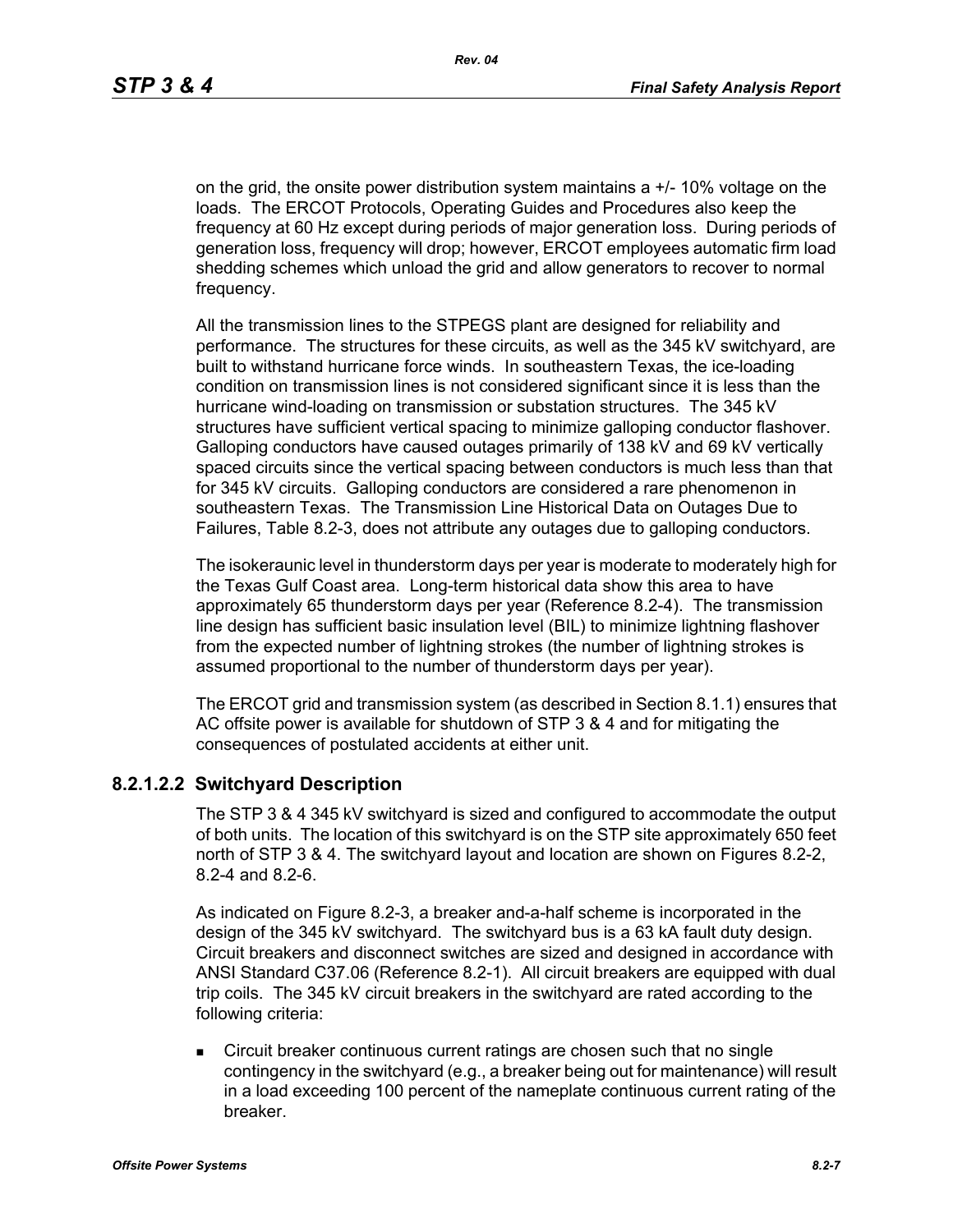*Rev. 04*

- Interrupting duties are specified such that no fault occurring on the system, operating in steady-state conditions, will exceed the breaker's nameplate interrupting capability.
- **Momentary ratings are specified such that no fault occurring on the system,** operating in steady-state conditions, will exceed the breaker's nameplate momentary rating.
- Voltage ratings are specified to be greater than the maximum expected operating voltage.

All 345 kV breakers have a minimum symmetrical interrupting capability of 63,000 amperes. The Onsite Electrical System is designed for a future maximum switchyard short circuit contribution of 37 Gva.

The design of the switchyard is consistent with a standard breaker-and-a-half scheme, and includes seven bays in the configuration. The breaker-and-a-half switchyard arrangement offers the operating flexibility to maintain the anticipated operational containment integrity and other vital functions in the event of a postulated accident(s) as described in the Failure Modes and Effects Analysis (FMEA) Subsection 8.2.2.2. Some of the specific advantages of the breaker-and-a-half switchyard arrangement are:

- Any transmission line into the switchyard can be cleared either under normal or fault conditions without affecting any other transmission line or bus.
- Either bus can be cleared under normal or fault conditions without interruption of any transmission line or the other bus.
- **Any circuit breaker can be isolated for maintenance or inspection without** interruption of any transmission line or bus.
- A fault in a tie breaker or failure of the breaker to trip for a line or generator fault results only in the loss of its two adjacent circuits until it can be isolated by disconnect switches.
- A fault in a bus side breaker or failure of the breaker to trip for a line or generator fault results only in the loss of the adjacent circuits and the adjacent bus until it can be isolated by disconnect switches.

Electrical protection of circuits from the STP 3 & 4 switchyard use a primary and secondary relaying scheme. The current input for the protective relaying schemes come from separate sets of circuit breaker bushing current transformers. Also, the control power for all primary and secondary relaying schemes is supplied from separate 345 kV switchyard 125 VDC systems. These schemes are used for the following:

The scheme is used on each of the six 345 kV transmission circuits from the STPEGS 345 kV switchyard to the ERCOT grid. The potential input for the primary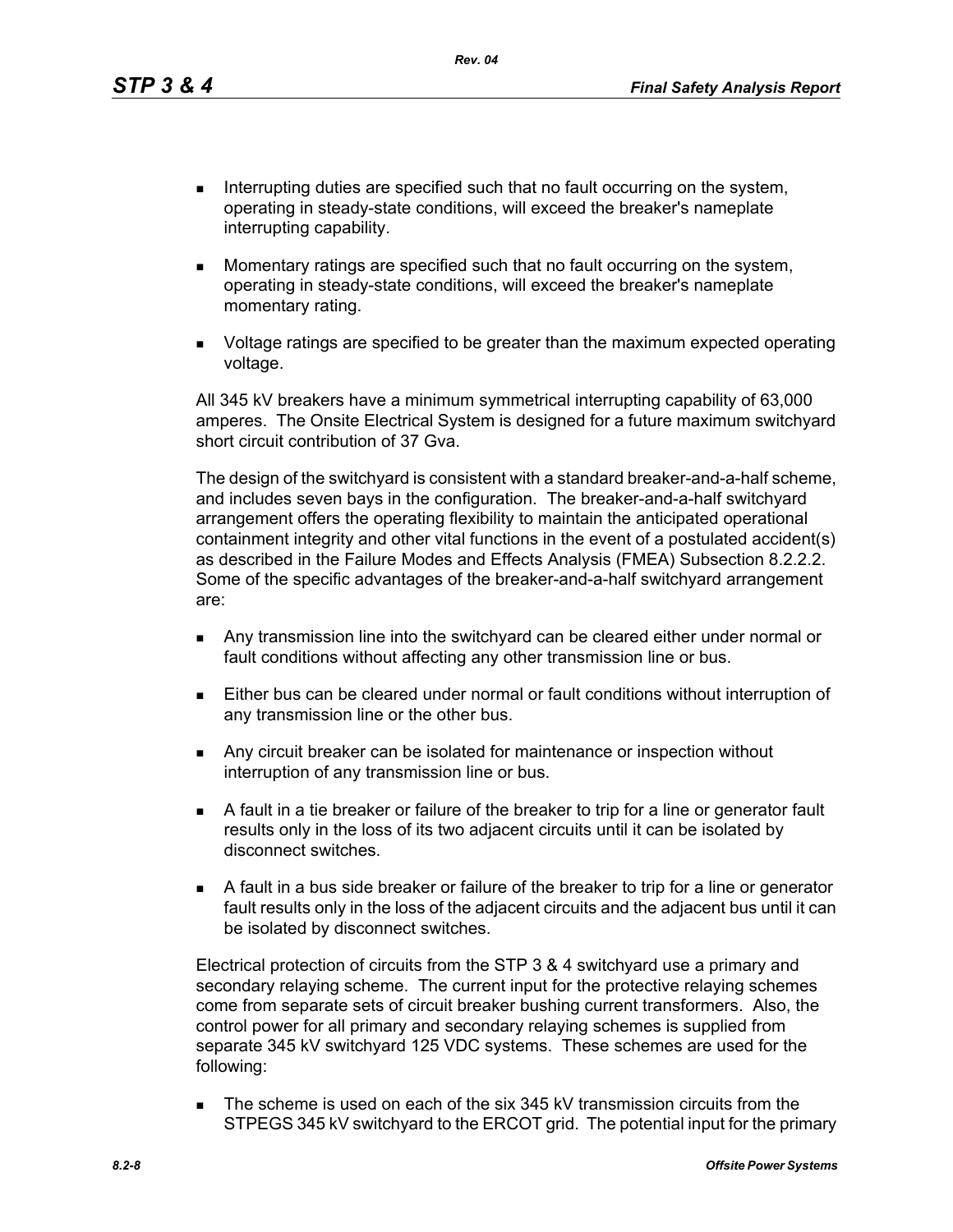and secondary transmission circuit relaying systems is supplied from fused branch circuits originating from a set of coupling capacitor potential devices connected to the associated transmission circuit.

- **The switchyard buses use a primary and backup scheme. The zone of protection** of each 345 kV bus includes all the 345 kV circuit breakers adjacent to the protected bus.
- **EXECT** Line protection for the main power transformers and reserve auxiliary transformers use primary and backup schemes.

In addition to the above described STP 3 & 4 345 kV switchyard relaying systems, each of the 345 kV circuit breakers has an associated circuit breaker failure relaying system. The primary and secondary relaying systems of the STP 3 & 4 345 kV switchyard are connected to separate trip circuits in each 345 kV circuit breaker.

For the two 125 VDC batteries located in the STPEGS 345 kV switchyard control house, each battery has its own battery charger. Each battery charger is connected to separate 480 VAC distribution panel boards also located in the control house. The 345 kV switchyard 125 VDC systems are entirely independent of the unit non-Class 1E and unit Class 1E battery systems.

The STP 3 & 4 345 kV switchyard 480 VAC and 120/240 VAC station service system consists of two 4.16 kV/480 VAC load center transformers, a 480 VAC double-ended load center, two 480 VAC distribution panel boards, a 480/120-240 VAC transformer bank and two 120/240 VAC distribution panel boards. The 4.16 kV/480 VAC load center transformers are supplied by two 4.16 kV non-Class 1E feeders, one from each unit, and each are provided with a backup power feed from the CTG.

The control cables for the switchyard breakers are routed through three parallel, independent cable trenches. The two outer trenches carry the primary relaying and control for all breakers. The center trench carries the secondary (or backup) relaying and control for all breakers. Cables are routed from each breaker to the respective trenches in such a fashion as to maintain separation between primary and secondary circuits.

#### **8.2.1.2.3 Main Power and Reserve Auxiliary Transformers**

The main power transformer (MPT) and the reserve auxiliary transformers (RATs) tielines run south from the new 345 kV switchyard toward STP 3 & 4.

The MPT consists of three normally energized single phase transformers with an additional installed spare. Provisions are made to permit connecting and energizing the spare transformer following a failure of one of the normally energized transformers.

The calculated rated conditions for the MPT(s) are approximately 1612 MVA with a nominal voltage of approximately 26 kV and with taps at 105%, 102.5%, 100%, 97.5%, and 95% of 362.25 kV. The MPTs are each individually rated at approximately 537.5 MVA. MPT and high voltage circuits have sufficient impedance to limit the primary side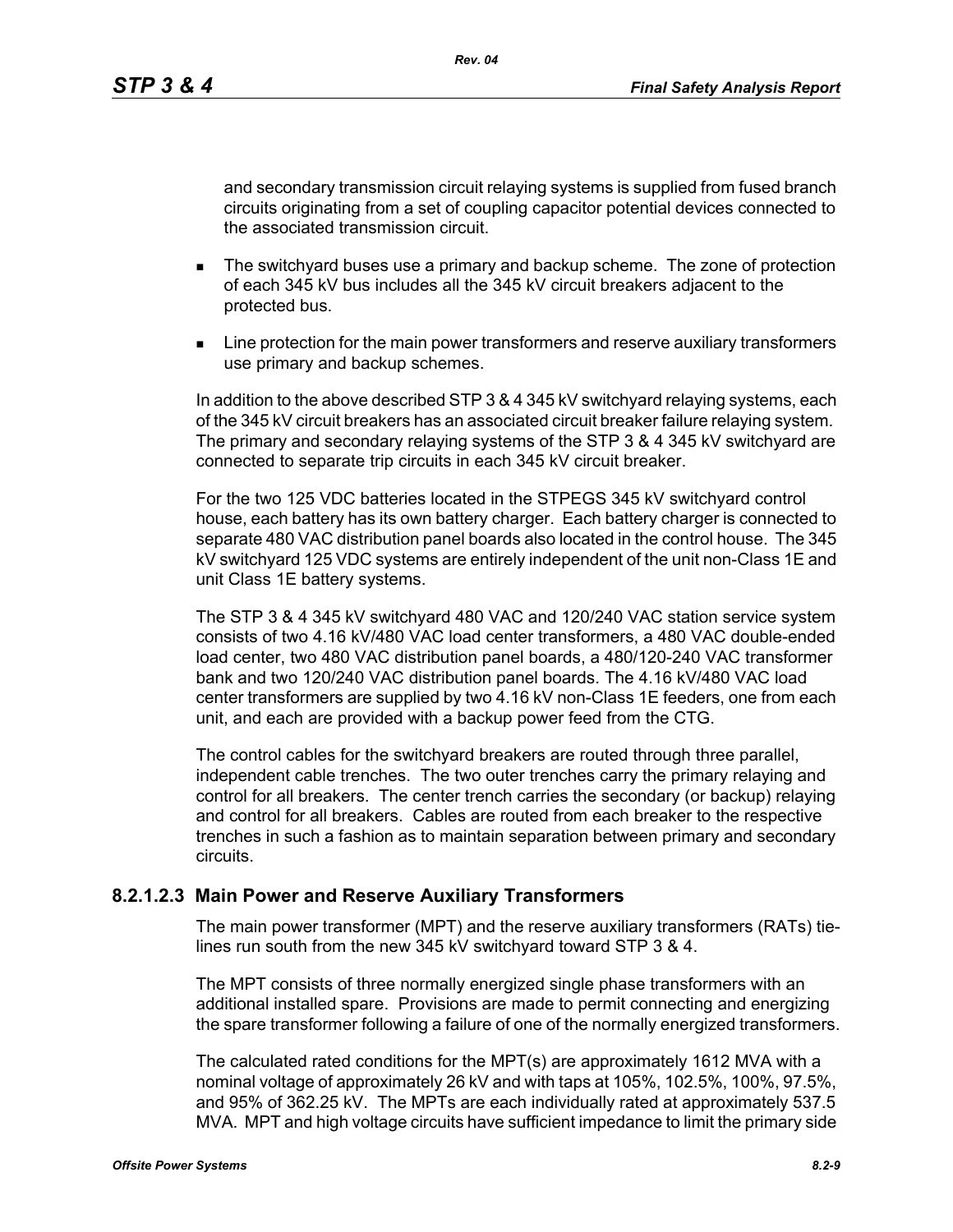maximum available fault current contribution from the system to that required by the main generator output circuit breaker.

The offsite transmission circuits from the transmission network through and including the main step-up power and reserve auxiliary transformers are designed and constructed to withstand the mechanical and thermal stresses from the worst case faults.

The offsite transmission circuits from the transmission network through and including the main step-up power and reserve auxiliary transformers are sized to supply their load requirements during all design operating modes of their respective Class 1E divisions and non-Class 1E load groups.

The impedances of the unit auxiliary and reserve auxiliary transformers are compatible with the interrupting capability of the plant's circuit interrupting devices.

The main step-up power and reserve auxiliary transformers are provided with separate oil collection pits and drains to safe disposal area, and are provided with fire protection deluge systems as specified in Section 9A.4.6.

Each transformer has primary and backup protective devices. DC power to the primary and backup devices is supplied from separate non-Class 1E DC sources.

#### **8.2.1.3 Separation**

STD DEP 8.3-1

#### STD DEP Admin

*The location of the main power transformer, unit auxiliary transformers, and reserve auxiliary transformer*s *are shown on Figure 8.2-1. The reserve auxiliary transformer*s *is*are *separated from the main power and unit auxiliary transformers by minimum distance of 15.24m. It is a requirement that the 15.24m minimum separation be maintained between the switching station and the incoming tie lines (see Section 8.2.3). The transformers are provided with oil collection pits and drains to a safe disposal area.*

*Reference is made to Figures 8.3-1 for the single line diagrams showing the method of feeding the loads. The circuits associated with the alternate offsite circuit from the reserve auxiliary transformer*s *to the Class 1E buses are separated by walls or floors, or by at least 15.24m, from the main and unit auxiliary transformers. The circuits associated with the normal preferred offsite circuit from the unit auxiliary transformers to the Class 1E buses are separated by walls or floors, or by at least 15.24m, from the reserve auxiliary transformer*s*. Separation of the normal preferred and alternate preferred circuits is accomplished by floors and walls over their routes through the Turbine, Control and Reactor Buildings except within the switchgear rooms where they*  are routed to opposite ends of the same switchgear lineups. Either reserve auxiliary transformer may be used to satisfy requirements as the alternate preferred power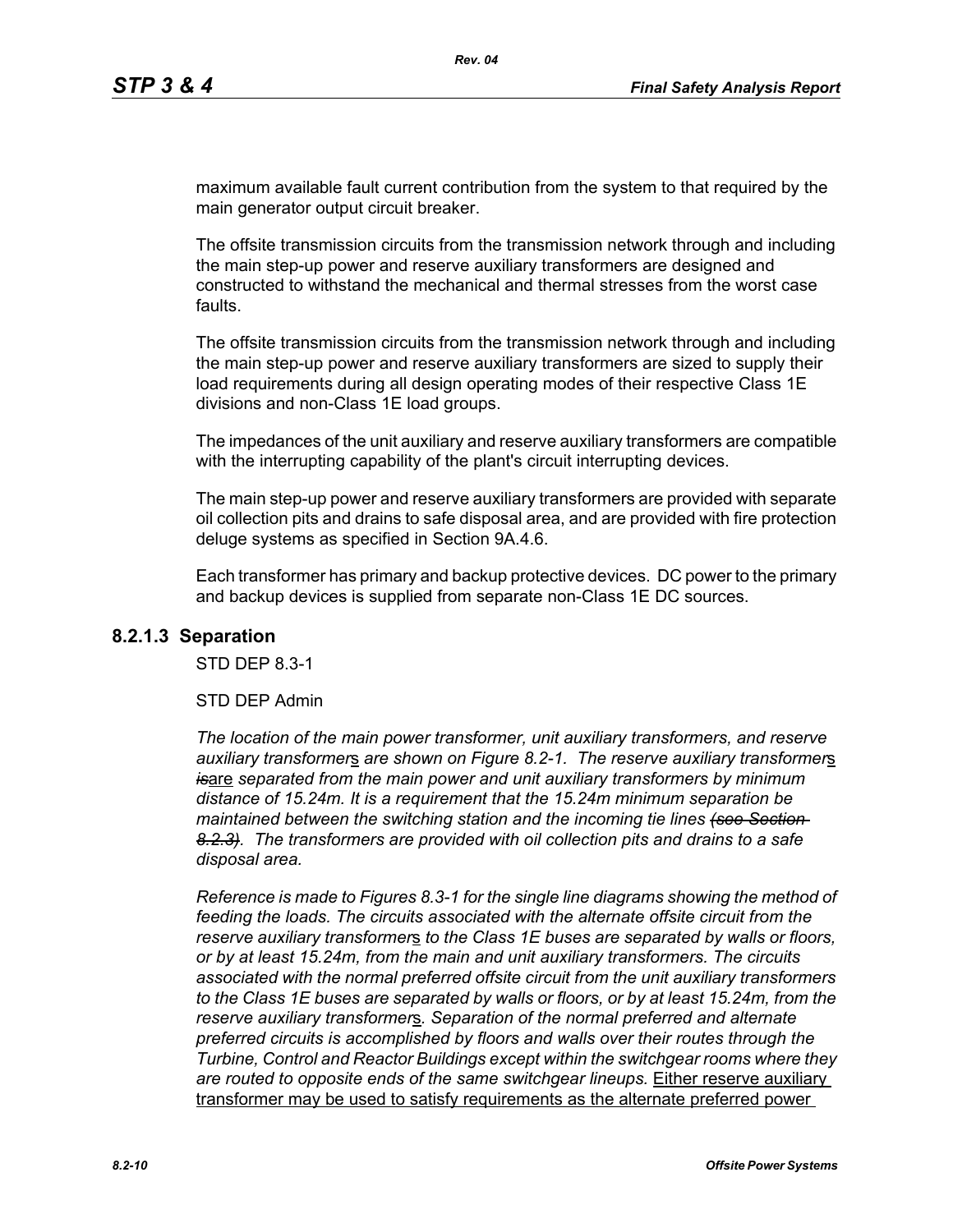supply. Separation between the two reserve auxiliary transformers is not sufficient to allow each to be considered an independent offsite power supply.

#### STP DEP 8.2-1

*The alternate preferred feeds from the reserve auxiliary transformers are routed inside the Turbine Building. The Turbine Building switchgear feed from the reserve auxiliary transformer is routed directly to the Turbine Building switchgear rooms. The feed to the Control Building is routed in corridors outside of the Turbine Building switchgear rooms. It exits the Turbine Building and crosses the Control Building roof on the opposite side of the Control Building from the route for the normal preferred power*  feeds. The steam tunnel is located between the normal preferred feeds and the *alternate preferred feeds across the stepped roof of the Control Building. The alternate preferred power feed turns down between the Control and Reactor Building and enters the Reactor Building on the Division II* Division I *side of the Reactor Building. From there it continues on to the respective switchgear rooms in the Reactor Building.*

STD DEP 8.3-1

*Feeder circuit breakers from the unit auxiliary and reserve auxiliary transformers to the medium voltage (6.9 kV) switchgear are interlocked to prevent paralleling the normal and alternate power sources.*

#### STD DEP Admin

*Instrument and control cables associated with the normal preferred power circuits are separated [i.e., by 15.24m, or by walls or floors] from the instrument and control cables associated with the alternate preferred power circuits; with exception of the circuits in the control room, the circuits at the control and instrument DC power sources, and the interlock circuitry required to prevent paralleling of the two offsite sources. However, these circuits are electrically isolated and separated to the extent practical, and are not routed together in the same raceway. The reserve auxiliary transformer*s' *power, instrument and control cables do not share raceways with any other cables. The*  instrumentation and control circuits for the normal and alternate preferred power shall *not rely on a single common DC power source. [See Subsection 8.2.3 items (13) and (15)]*

#### STD DEP 8.3-1

*A combustion turbine generator (CTG) supplies standby power to the non-Class 1E buses which supply the non-Class 1E plant investment protection (PIP) loads. It is a 9 MW* 20 MW (minimum) *rated self-contained unit which is capable of operation without external auxiliary systems. Although it is located on site, it is treated as an additional offsite source in that it supplies power to multiple load groups. In addition, manually controlled breakers provide the capability of connecting the combustion turbine generator to any of the Class 1E buses if all other AC power sources are lost.*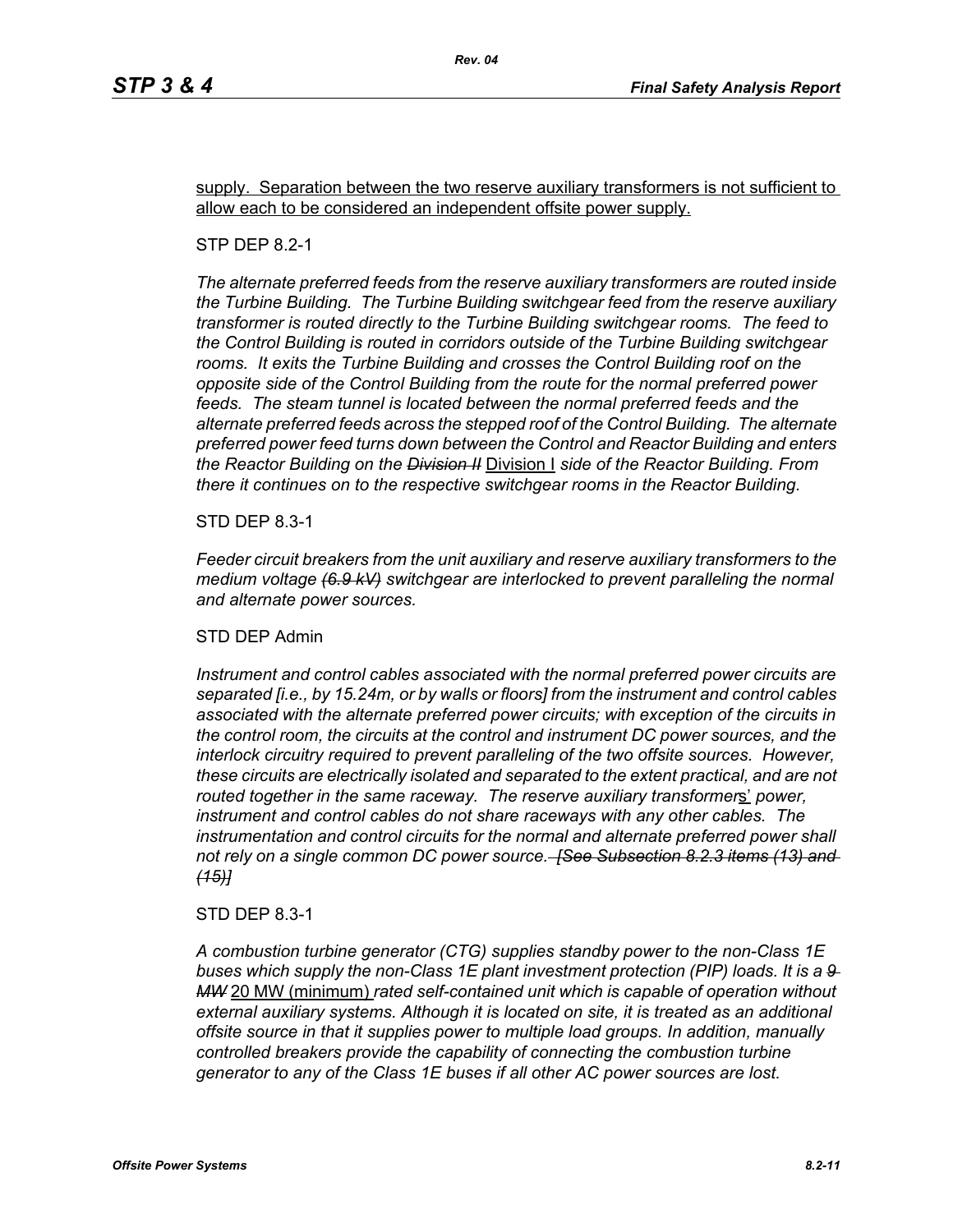*In this way, the CTG provides a second "offsite" power source to any Class 1E bus being fed from the reserve auxiliary transformer*s *while the associated unit auxiliary transformer is out of service.*

# **8.2.2.1 General Design Criteria**

STP DEP 1.1-2

*(1) GDC 5 and RG 1.81 - Sharing of Structures, Systems and Components*

*The ABWR is a single-unit plant design. Therefore this GDC is not applicable.* STP 3 & 4 is a dual-unit station. STP 3 & 4 receive offsite power from a common 345 kV switchyard through normal and alternate preferred power transmission lines and circuits in accordance with GDC 17. The Failure Modes and Effects Analysis (FMEA) discussed in Section 8.2.2.2 concludes that there are no single failures which can prevent the offsite power system from performing its function to maintain the anticipated operational containment integrity and other vital functions in the event of a postulated accident. The ability to perform an orderly shutdown and cooldown of the other unit in the event of an accident is not significantly impaired and it is concluded that GDC 5 and RG 1.81 are met.

### STD DEP 8.3-1

*(2) GDC 17—Electric Power Systems*

*As shown in Figure 8.3-1, each of the Class 1E divisional 6.9* 4.16 *kV M/C buses can receive power from multiple sources. There are separate utility feeds from the offsite transmission network (via the main power transformer*, the unit auxiliary transformers, *and the reserve auxiliary transformer*s*).*

## **8.2.2.2 Failure Modes and Effects Analysis (FMEA)**

#### **8.2.2.2.1 Introduction**

This subsection provides a description of the failure modes and effects analysis (FMEA) for the "Offsite Power System" for the STP 3 & 4 units. This specific FMEA is a supplement and is provided for each of the following in accordance with RG 1.206:

- **Transmission Line Towers**
- **Transmission Line Conductors**
- 345 kV Switchyard
- Circuit Breakers
- Disconnect Switches
- Main Power Transformers (MPTs)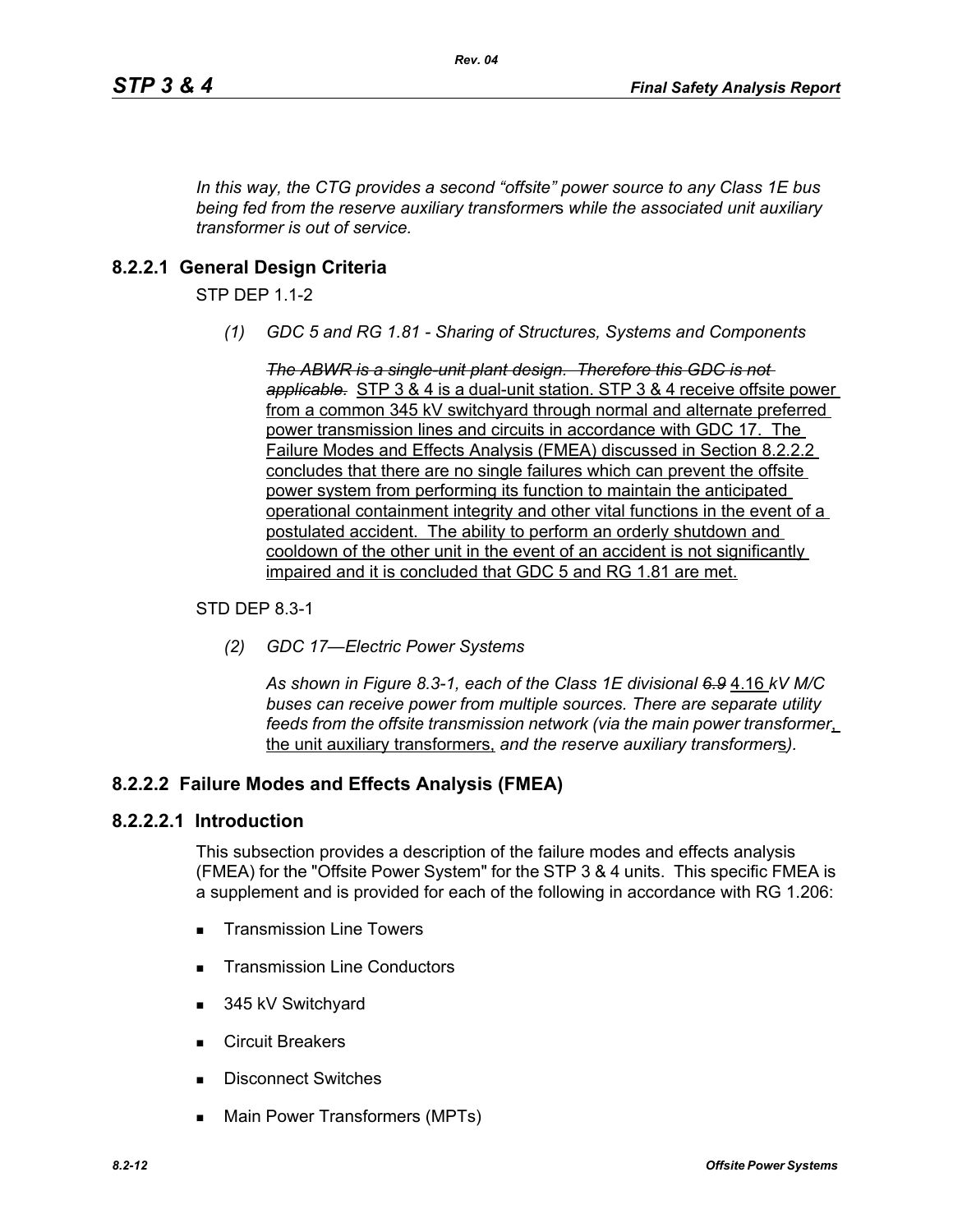**Reserve Auxiliary Transformers (RATs)** 

Regulatory Guide 1.206 requires that an FMEA be performed on Switchyard components to assess the possibility of simultanious failure of both prefered circuits as a result of single event.

#### **8.2.2.2.2 Analysis**

Outage data on the 345 kV transmission lines of current experience is given in Table 8.2-3.

### **8.2.2.2.2.1 Transmission Line Tower(s) Failure Mode Evaluation**

The 345 kV towers that will be constructed for STP 3 & 4 and the STP 1 & 2 transmission line towers that will be reworked for STP 3 & 4 are designed and constructed using the same type of design as the existing towers for STP 1 & 2. All towers for STP 1 & 2 are grounded with either ground rods or a counterpoise ground system. All transmission line towers are constructed and grounded using the same methods.

Failure of any one tower due to structural failure can at most disrupt and cause a loss of power distribution to only those circuits on the tower. The spacing of the towers between adjacent power circuits is designed to account for the collapse of any one tower.

Therefore, one of the preferred sources of power remains available for this failure mode in order to maintain the containment integrity and other vital functions in the event of a postulated accident(s).

#### **8.2.2.2.2.2 Transmission Line Conductor(s) Failure Mode Evaluation**

The transmission lines have conductors installed or resized with replacement conductors to the proper load carrying conductor size in order to accommodate the additional capacity as a result of STP 3 & 4.

Failure of a line conductor would cause the loss of one preferred source of power but not more than one.

Therefore, a minimum of one preferred sources of power remains available for this failure mode in order to maintain the containment integrity and other vital functions in the event of a postulated accident(s).

#### **8.2.2.2.2.3 345 kV Switchyard Failure Mode Evaluation**

As indicated in Figure 8.2-3 and 8.2-4, a breaker-and a-half scheme is incorporated in the design of the 345 kV switchyard for STP 3 & 4. The 345 kV equipment in the switchyard are all rated and positioned within the bus configuration according to the following criteria in order to maintain load flow incoming and outgoing from the units.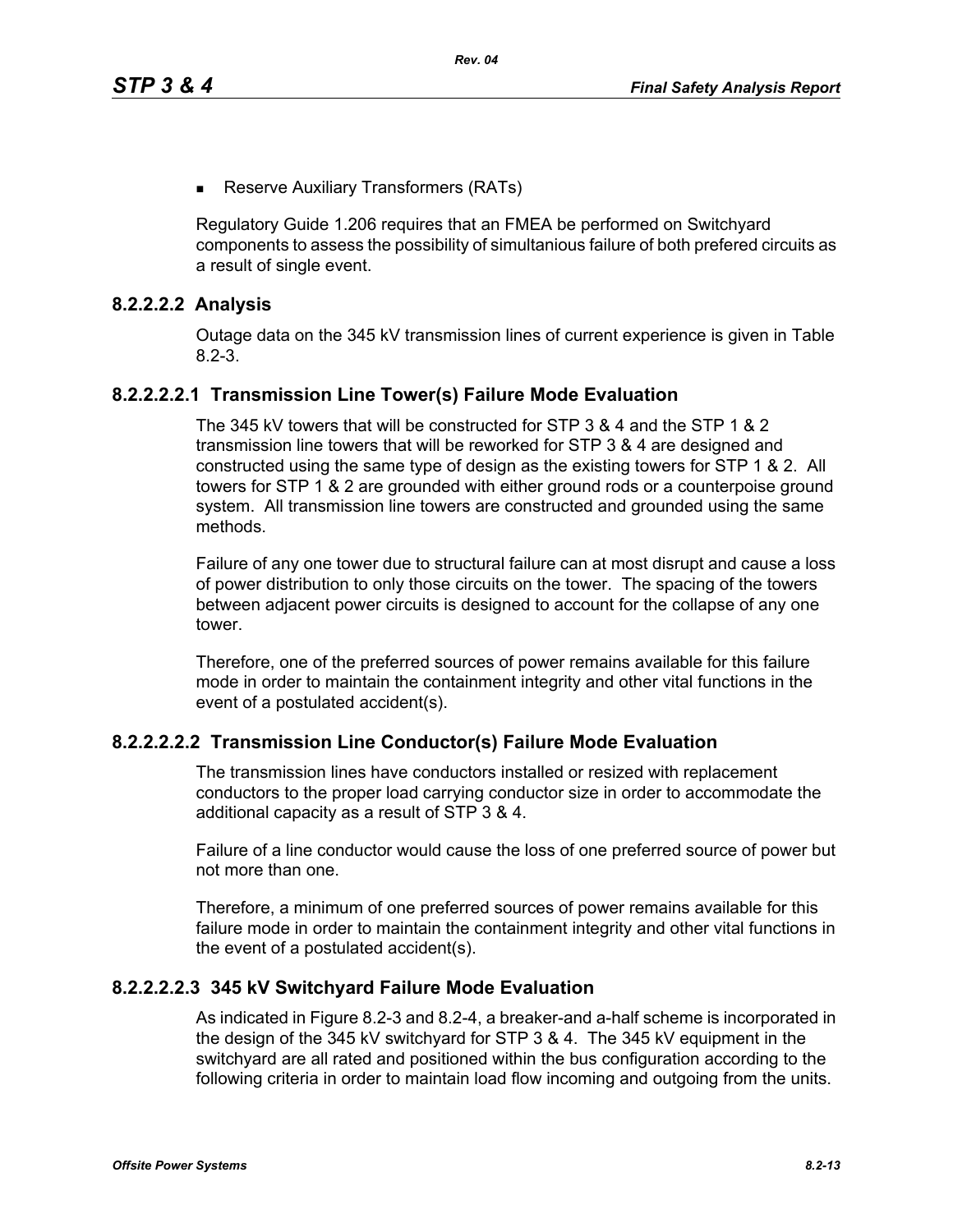*Rev. 04*

- **Equipment continuous current ratings are chosen such that no single contingency** in the switchyard (e.g., a breaker being out of for maintenance) can result in current exceeding 100 percent of the continuous current rating of the equipment.
- Interrupting duties are specified such that no faults occurring on the system exceed the equipment rating.
- **Momentary ratings are specified such that no fault occurring on the system** exceeds the equipment momentary rating.
- Voltage ratings are specified to be greater than the maximum expected operating voltage.

The breaker-and-a-half switchyard arrangement offers the following flexibility to control a failed condition within the switchyard:

- **Any faulted transmission line into the switchyard can be isolated without affecting** any other transmission line.
- **Either bus can be isolated without interruption of any transmission line or other bus.**
- Each battery charger is connected to a 480 VAC distribution panel board located in the STP 3 & 4 345 kV switchyard control house. The 345 kV switchyard 125 VDC systems are independent of the unit non-Class 1E and unit Class 1E battery systems.
- A primary and secondary relaying system is included on each of the six 345 kV transmission circuits from the STP 3 & 4 345 kV switchyard to the ERCOT grid. All relay schemes used for protection of the offsite power circuits and the switching station equipment include primary and backup protection features. All breakers are equipped with dual trip coils. Each protection circuit which supplies a trip signal is connected to a separate trip coil.
- **Instrumentation and control circuits of the main power offsite circuit (i.e., normal** preferred power circuit) are separated from the instrumentation and control circuits for the reserve power circuit (i.e., alternate preferred power circuit)
- **The current input for the primary and secondary transmission circuit relaying** systems is supplied from separate sets of circuit breaker bushing current transformers. The potential input for the primary and secondary transmission circuit relaying systems is supplied from fused branch circuits originating from a set of coupling capacitor potential devices connected to the associated transmission circuit. The control power for the primary and secondary transmission circuit relaying systems is supplied from separate 345 kV switchyard 125 VDC systems.
- A primary and secondary relay system is included for protection of each of the STP 3 & 4 345 kV switchyard buses. The zone of protection of each 345 kV bus protection system includes all the 345 kV circuit breakers adjacent to the protected bus. The primary relay is the instantaneous high impedance type used for bus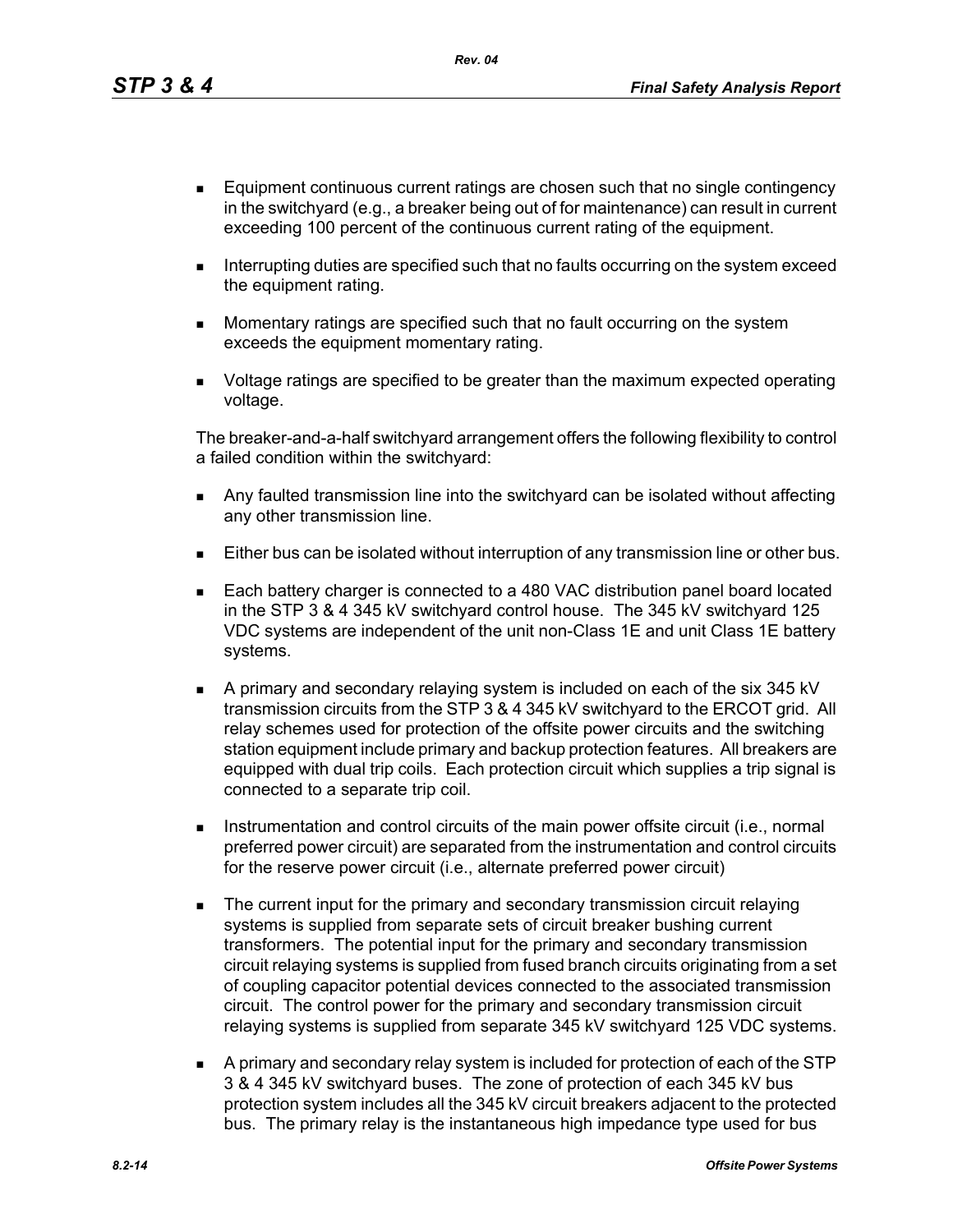protection to detect both phase and ground faults. This relay is connected in conjunction with auxiliary relays and pilot wire relaying to form a differential protection, instantaneous auxiliary tripping, and transferred tripping relay system. The secondary relay system and pilot wire relaying is a duplicate of the primary relay system.

- The current input for the primary and secondary 345 kV bus relaying systems is supplied from separate sets of 345 kV circuit breaker bushing current transformers. The control power for the relay terminals of the primary and secondary 345 kV bus relaying systems located in the STP 3 & 4 345 kV switchyard control house is supplied from separate 345 kV switchyard 125 VDC systems.
- A primary and secondary relay system is included on each of the circuits connecting the MPT(s) and the RAT(s) to their respective STP 3 & 4 345 kV switchyard position. The zone of protection of each of the MPT(s) circuit connection protection system includes two associated circuit breakers at the STP 3 & 4 345 kV switchyard and the high side bushings of the MPT(s). The secondary relay system is a duplicate of the primary relay system.
- The current input for the primary and secondary MPT and the RAT circuit connection relaying systems are supplied from separate sets of 345 kV circuit breaker bushing current transformers, MPT and RAT transformer bushing current transformers. The control power for the relay terminals of the primary and secondary MPT circuit connection relaying systems located in the STP 3 & 4 345 kV switchyard control house are supplied from separate 345 kV switchyard 125 VDC systems. The control power for the relay terminals of the primary and secondary MPT and RAT circuit connection relaying systems located at the unit relay room are supplied from the respective unit non-Class 1E 125 VDC battery systems.
- Spurious relay operation within the switchyard that trips associated protection system will not impact any primary or backup system.

Therefore, a minimum of one preferred source of power remains available for this failure mode in order to maintain the containment integrity and other vital functions in the event of a postulated accident(s).

#### **8.2.2.2.2.4 Circuit Breakers Failure Mode Evaluation**

As indicated in Figures 8.2-3 and 8.2-4, a breaker-and-a-half scheme is incorporated in the design of the 345 kV switchyard for STP 3 & 4. The 345 kV equipment in the switchyard are rated and positioned within the bus configuration according to the following criteria in order to maintain load flow incoming and outgoing from the units:

 Circuit breaker continuous current ratings are chosen such that no single contingency in the switchyard (e.g., a breaker being out for maintenance) will result in a load exceeding 100 percent of the nameplate continuous current rating of the breaker.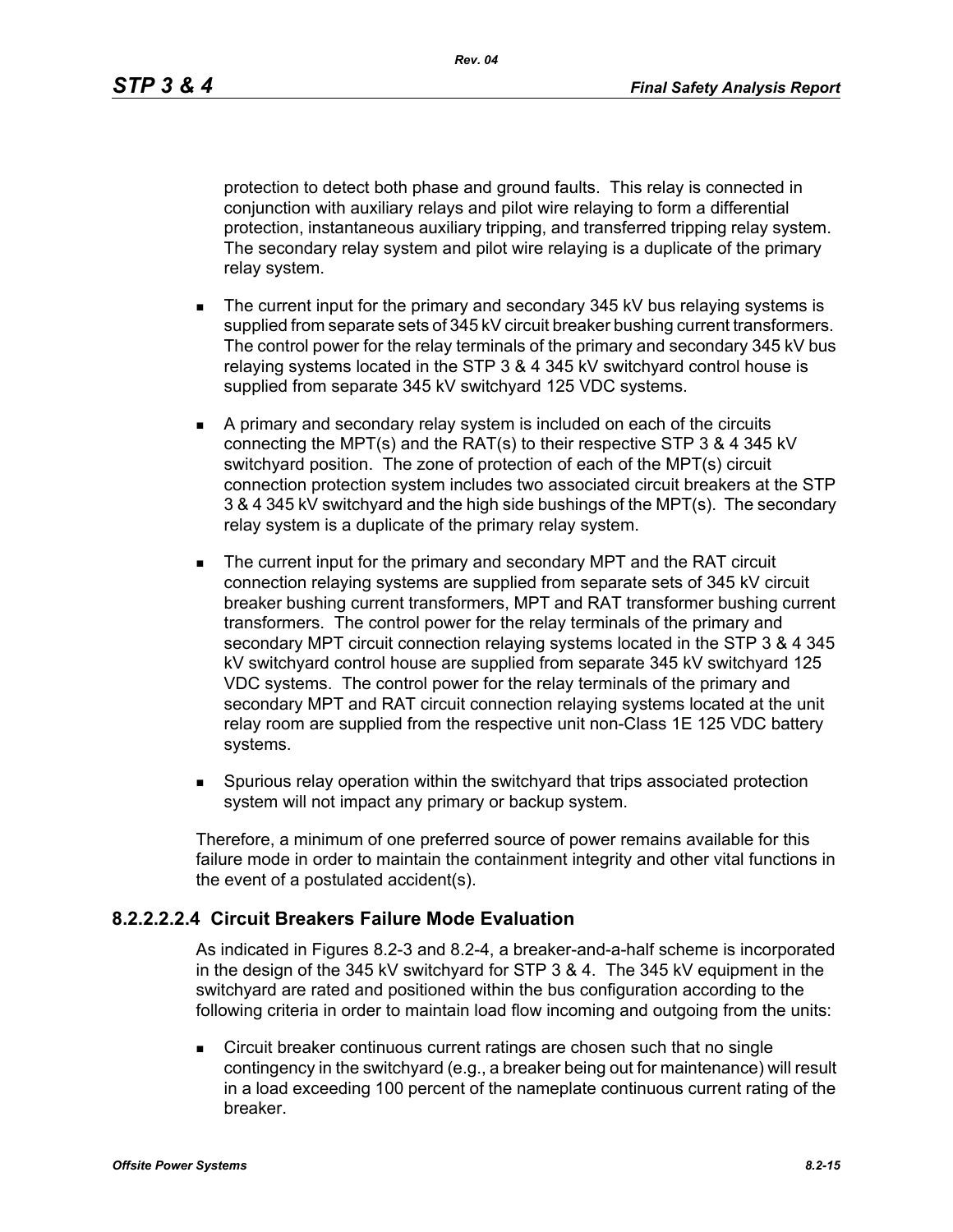*Rev. 04*

- Interrupting duties are specified such that no fault occurring on the system, operating in steady-state conditions will exceed the breaker's nameplate interrupting capability.
	- Any circuit breaker can be isolated for maintenance or inspection without interruption of any transmission line or bus.
	- A fault in a tie breaker or failure of the breaker to trip for a line or generator fault results only in the loss of its two adjacent circuits until it can be isolated by disconnect switches.
	- A fault in a bus side breaker or failure of the breaker to trip for a line or generator fault results only in the loss of the adjacent circuits and the adjacent bus until it can be isolated by disconnect switches.

In addition to the above described STP 3 & 4 345 kV switchyard relaying systems, each of the 345 kV circuit breakers has a primary protection rely and a backup protection relay. The primary relay is a different type or manufacture from the backup relay. This will preclude common mode failure issues with the protection relays.

The primary and secondary relaying systems of the STP 3 & 4 345 kV switchyard are connected to separate trip circuits in each 345 kV circuit breaker. The control power provided for the 345 kV switchyard primary and secondary relaying protection and breaker control circuits consists of two independent 125 VDC systems.

#### **8.2.2.2.2.5 Disconnect Switch(s) Failure Mode Evaluation**

All 345 kV disconnect switches have a momentary rating higher than the available short circuit level. The disconnect switches are implemented into the switchyard configuration to isolate main power circuits that have failed or are out for maintenance. A failure of the disconnect switch results only in the loss of its two adjacent circuits.

Therefore, a minimum of one preferred source of power remains available for this failure mode in order to maintain the containment integrity and other vital functions in the event of a postulated accident(s).

#### **8.2.2.2.2.6 Main Power Transformers (MPTs) Failure Mode Evaluation**

A primary and secondary relay system precludes any failure interruption of power to the plant as a result of a lost or damaged MPT(s).

Failure of any MPT will require a transfer of power to the standby RATs. Each RAT has a rating equal or greater to that of a UAT and the capability to supply all Engineered Safety Feature buses in a unit.

#### **8.2.2.2.2.7 Reserve Auxiliary Transformers (RATs) Failure Mode Evaluation**

The RAT(s) serve as a standby transformer to the UAT(s) associated with the respective unit and an alternate path to offsite power. Each RAT has the capacity to supply all Engineered Safety Feature (ESF) buses in a unit.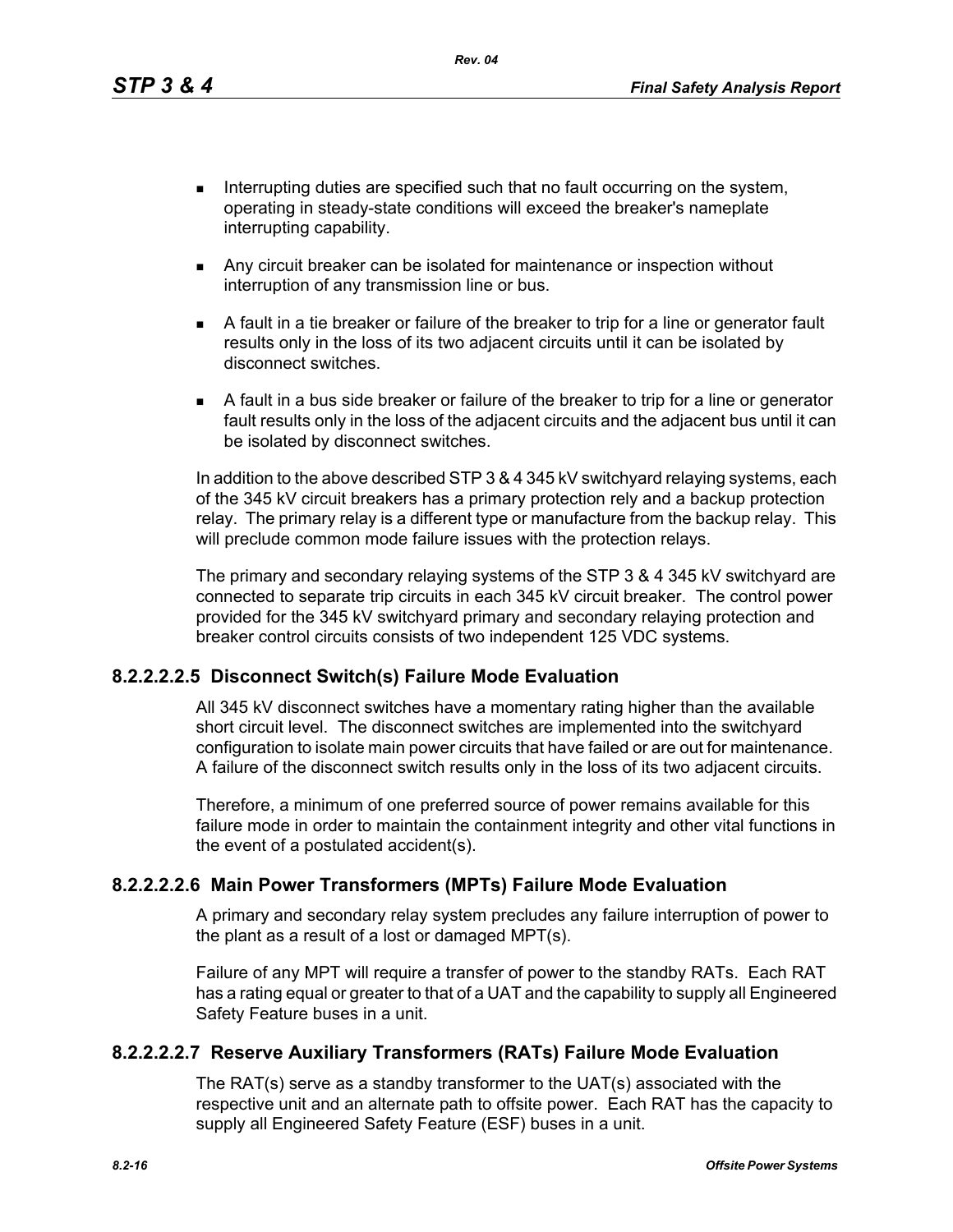Failure of any transformer will result in a manual transfer of the sources of power for the 13.8kV plant generation buses, plant investment protection buses and ESF buses and will be initiated by the operator from the control room.

### **8.2.2.2.3 Conclusion**

The finding of the FMEA is that there are no single failures which can prevent the "Offsite Power System" from performing its function to maintain the anticipated operational containment integrity and other vital functions in the event of a postulated accident(s).

### **8.2.2.3 Grid Analysis**

This subsection provides an analysis in accordance with RG 1.206.

An interconnection study (Reference 8.2-3) was performed by the transmission companies for steady state short circuit and stability analysis. These steady state analyses are performed for single and double circuit contingency on the 345 kV transmission system surrounding STP. The details as stated in Subsection 8.2.1.2.1 describing the offsite power system are met in accordance with North American Electric Reliability Corporation, ERCOT, TCC, and CenterPoint Energy planning criteria. These studies further demonstrate that the loss of any double-circuit 345 kV transmission line, the loss of any two 345 kV transmission circuits, or the loss of all circuits on any single independent right-of-way do not endanger the supply of offsite power required for starting, operation, and safe shutdown of STP 3 & 4.

A short circuit analysis has been performed as part of the interconnection study. The calculated maximum short circuit level at the STP 3 & 4 switchyard is less than the equipment short circuit criteria rating.

Stability studies were undertaken to evaluate the dynamic stability performance of both the proposed expansion and the existing STP power plants during transmission disturbances. Three phase fault initiated tripping events involving existing STP 1 & 2 switchyard, STP 3 & 4 switchyard and the Hillje 345 kV switchyard transmission outlets were simulated. These cases included all the possible double circuit tower outage combinations, as well as selected pairs of independent line outages. All 345 kV transmission lines cleared the faults within 4 cycle duration. The simulation results indicate stable operation of the existing STP 1 & 2 and STP 3 & 4 for all second level transmission line contingency conditions. The stability of the grid is fully maintained when considering the loss of the largest generation source, STP 3 & 4, based on the interconnection study (Reference 8.2-3).

Based on this interconnection study (Reference 8.2-3), the preferred sources of power are maintained across the associated power grid and will remain available to maintain the anticipated operational containment integrity and other vital functions in the event of a postulated accident(s).

ERCOT uses a real time contingency analysis to determine the condition of the grid for a multitude of single contingencies. For STP 3 & 4, ERCOT will run single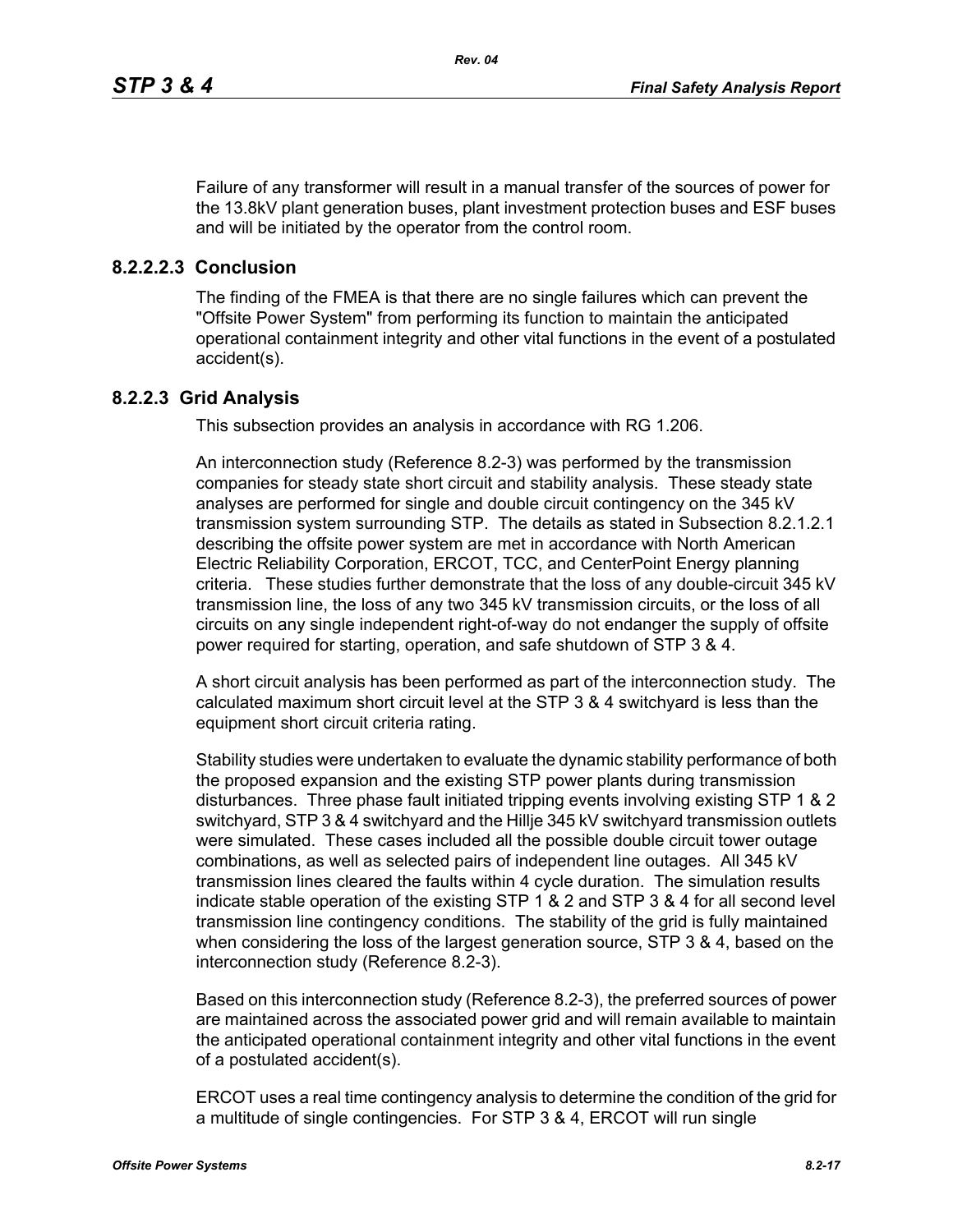contingencies for loss of largest generation and critical transmission lines like the analysis performed for STP 1 & 2 via the requirements of ERCOT's Protocols, Operating Guides and Procedures (Reference 8.2-6). During periods of instability or when analyzed switchyard voltages are lower than the allowed limit, the transmission operator will notify STP 3 & 4.

## **8.2.2.3.1 Grid Availability**

ERCOT is composed of bulk power systems. The organization of ERCOT includes an engineering subcommittee which conducts joint studies by testing the adequacy of the bulk power system. The studies performed jointly by the members of the ERCOT Engineering Planning Subcommittee include steady-state load flow, transient stability, and loss-of-load probability (generation planning). The load flow and transient stability cases are designed to test the ERCOT bulk power planning criteria for reliability. Of primary importance in these ERCOT studies is the adequacy of the interconnection and bulk power system (primary 345 kV) to provide import capability to any system.

ERCOT relies on the TSPs to interconnect generation and loads to the ERCOT grid. For generators, an interconnection agreement is entered and provides rules and operating requirements. STP 3 & 4 interconnection agreement is expected to be similar to the STP 1 & 2 interconnection agreement. STP 1 & 2 agreement (Reference 8.2-5) requires the TSPs to support the needs of the nuclear plant for real time operation of the grid and for long term planning studies, including increased loading of the transmission system and new generation facilities.

The major load areas of the ERCOT system are interconnected by a 345 kV transmission network. The 345 kV voltage level is used for the bulk transmission system because it provides a high degree of reliability and has sufficient transport capability between the major load and generation areas.

The 345 kV transmission systems from STPEGS to the ERCOT grid are designed with sufficient BIL to endure expected lightning and switching surge voltage and expected insulator contamination. Design of transmission towers and circuit components conform to industry requirements. Studies and outage data in Table 8.2-3 demonstrate that offsite power for safe shutdown of the electrical system is highly reliable and no improvement in line outage rate is experienced.

## **8.2.3 Interface Requirements**

The following site-specific supplements address the interface requirements for this subsection. STP 3 & 4 Offsite Power System meets the design bases assumptions, as referenced below:

- (1) Reference Subsection 8.2.1.2.
- (2) Reference Subsection 8.2.1.2.1.
- (3) Reference Subsection 8.2.1.2.1.
- (4) Reference Subsections 8.2.1.2, 8.2.1.2.1, 8.2.1.2.2 and 8.2.1.2.3.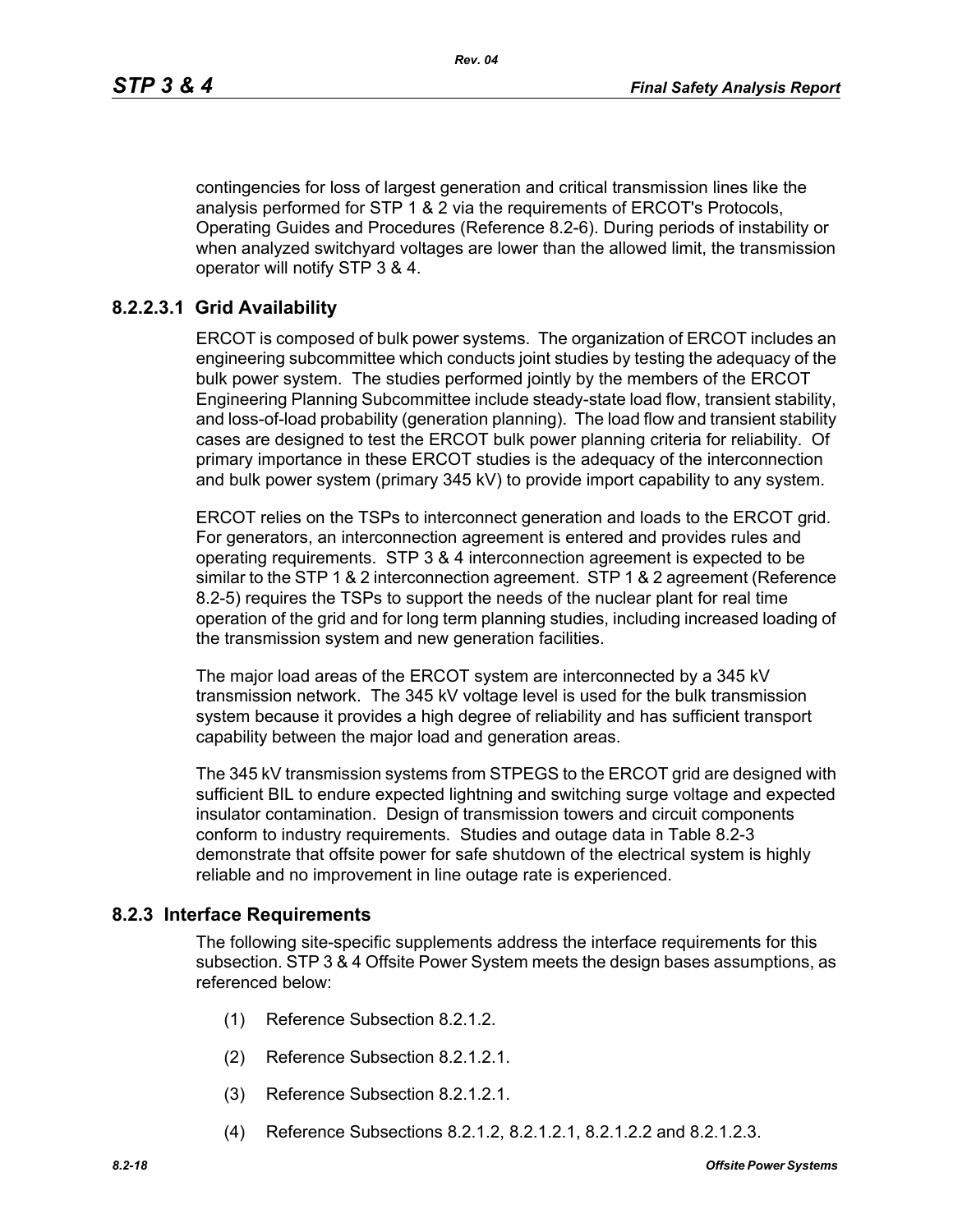- (5) Reference Subsections 8.2.1.2.3.
- (6) Reference Subsections 8.2.1.2, 8.2.1.2.1, 8.2.1.2.2 and 8.2.2.2.2.3 and Figure 8.2-1.
- (7) Reference Subsections 8.2.1.2, 8.2.1.2.2 and 8.3.2.

## **8.2.4 COL License Information**

#### **8.2.4.1 Periodic Testing of Offsite Equipment**

The following site-specific supplement addresses COL License Information Item 8.2.

Offsite power systems are designed to test periodically: (1) the operability and functional performance of the components of the offsite power systems, such as onsite power sources, relays, switches, circuit breakers, and buses, and (2) the operability of the systems as a whole and, under conditions as close to design as practical, the full operational sequence that brings the systems into operation, including operation of applicable portions of the protection system, and the transfer of power among the nuclear power unit, the offsite power system and the onsite power system. Procedures will be developed prior to fuel load to include periodic testing and/or verification of the following items 1-98. These will be established to be consistent with the requirements of GDC 18 and the plant operating procedure development plan in Section 13.5 (COM 8.2-1). The procedures will provide for the following:

- (1) Verify normal offsite power circuit to be energized and connected to the appropriate Class 1E distribution system division and alternate offsite power circuit to be energized at least once every 12 hours.
- (2) Maintenance, calibration and functional test for instrumentation, control, and protection systems, equipment, and components associated with the normal and alternate offsite preferred circuits. Calibration of instrumentation and functional tests include tolerances for relays and meters such that minimum operable voltages for offsite power will not be exceeded, based on the design of the system. Functional test will be performed on transformers with load tap equipment including the controller. The test procedures include expected effects on the distribution system and equipment during the test. Relay testing will be performed periodically in accordance with applicable industry standards or industry accepted practice.
- (3) The required Class 1E and non-Class 1E loads can be powered from their designated preferred power supply within the capacity and capability margins specified in Tier 2 for the offsite system circuits.
- (4) Functional testing of undervoltage schemes that detect the loss of the offsite preferred power supply.
- (5) Preferred power supplies switching

ı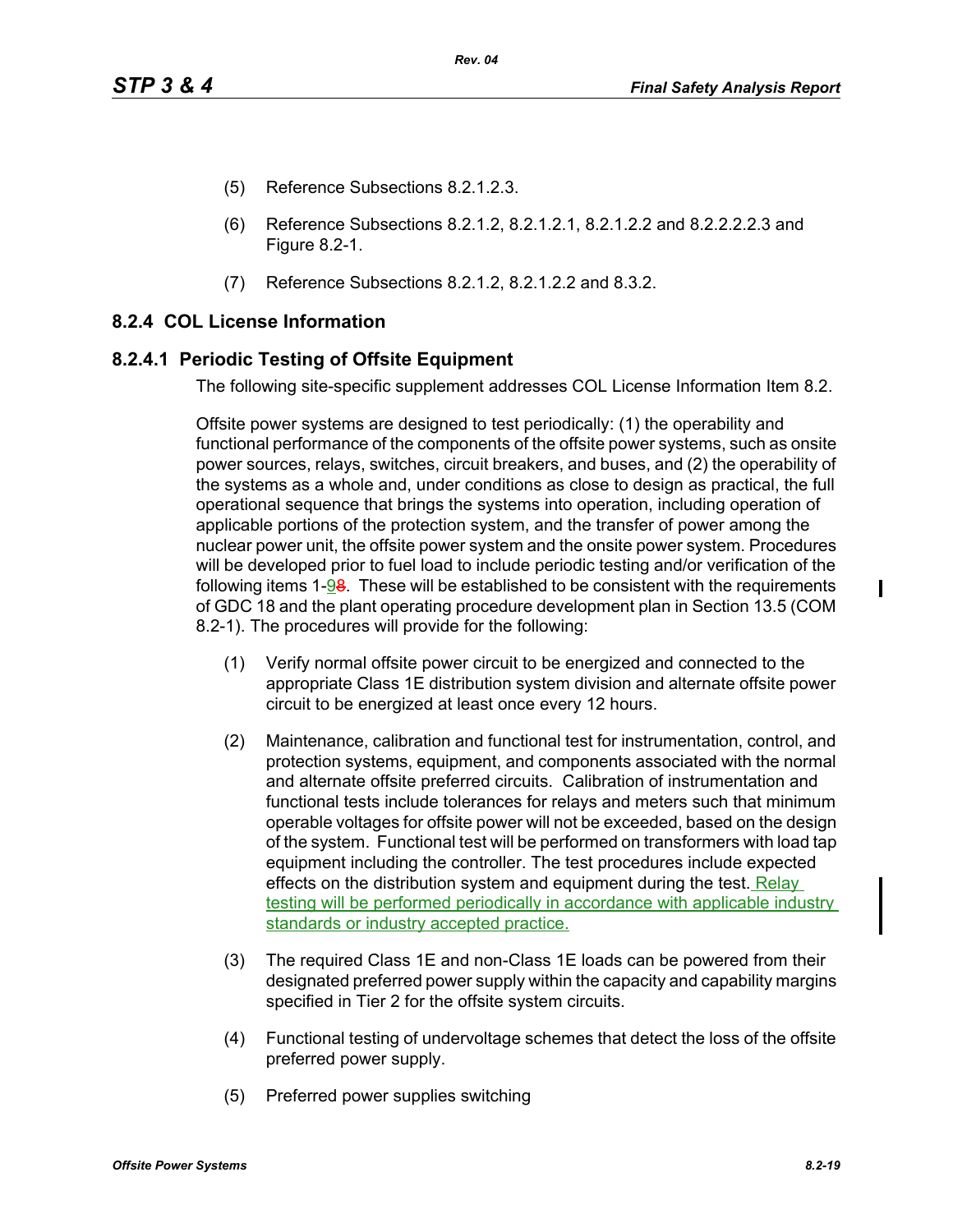- (6) Surveillances for the batteries and chargers meet accepted industry standards for their design load profiles and recharge times. Battery discharge testing will be performed periodically in accordance with applicable industry standards or industry accepted practice.
- (7) Maintenance and functional test for the generator breaker.
- (8) Isolated and non-segregated phase bus ducts are inspected and maintained such that they are clear of debris, fluids, and other undesirable materials. Also, terminals and insulators are inspected, cleaned and tightened, as necessary.
- (9) Potential and power transformer testing, ground grid testing, arrester testing, and circuit breaker timing tests will be performed periodically in accordance with applicable industry standards or industry accepted practice.

The test and inspection intervals will be established and maintained according to the guidelines of IEEE-338, Section 6.5, as appropriate for non-Class 1E systems (i.e., Items (4) and (7) of Section 6.5.1 are not applicable), except as specifically noted above.

### **8.2.4.2 Procedures when a Reserve or Unit Auxiliary Transformer is Out of Service**

This subsection of the ABWR DCD is replaced in its entirety with the following sitespecific supplement which addresses COL License Information Item 8.3.

Technical Specifications limit plant operation whenever one of the unit auxiliary or both of the reserve auxiliary transformers is inoperable.

#### **8.2.4.3 Offsite Power Systems Design Bases**

The following site-specific supplement addresses COL License Information Item 8.4.

The interface requirements in Subsection 8.2.3 pertaining to offsite power systems have been adopted as design bases for STP 3 & 4.

#### **8.2.4.4 Offsite Power Systems Scope Split**

The following site-specific supplement addresses COL License Information Item 8.5.

The interface requirements in Subsection 8.2.3 pertaining to offsite power systems scope split have been adopted as design bases for STP 3 & 4.

## **8.2.4.5 Capacity of Auxiliary Transformers**

This subsection of the ABWR DCD is replaced in its entirety with the following sitespecific supplement which addresses COL License Information Item 8.6.

Procedure(s) that provide limits to assure that the **ONAF** ratings of the unit auxiliary or reserve auxiliary transformers are not exceeded under any operating mode will be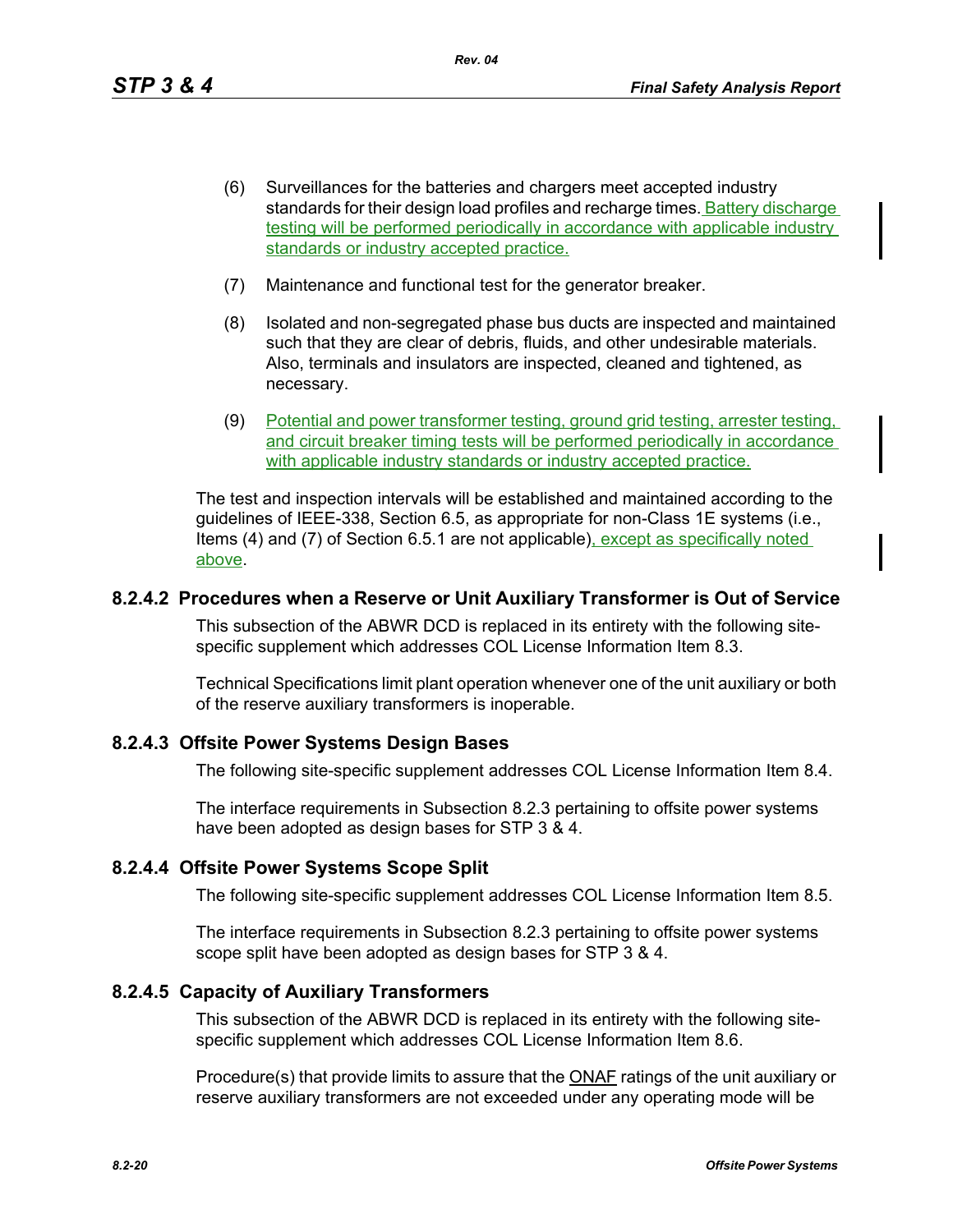developed before fuel load consistent with the plant operating procedure development plan in Section 13.5. (COM 8.2-2)

# **8.2.5 Conceptual Design**

The conceptual design information in this section is replaced with the following sitespecific supplement.

For site-specific design of the STP 3 & 4 Offsite Power System refer to Subsections 8.2.1.2, 8.2.1.3, and 8.2.3.

### **8.2.6 References:**

The following site-specific supplement adds new references.

- 8.2-3 American Electric Power Service Corporation, Center Point Energy Houston Electric, LLC, CPS Energy, and Austin Energy, Interconnection Study for New Generation in Matagorda County, Interim report for Generation 15INR008, June, 2007.
- 8.2-4 Weatherbase. (2007). *Historical Weather for Houston, Texas.* Retrieved August 22, 2007 from http://www.weatherbase.com/weather/
- 8.2-5 South Texas Project Interconnection Agreement between Reliant Energy, Incorporated; Central Power and Lighting Company; City of San Antonio, Texas; City of Austin, Texas; and STP Nuclear Operating Company, Effective date August 15, 2002.
- 8.2-6 ERCOT Protocols, Operating Guides and Procedures online at: http://www.ercot.com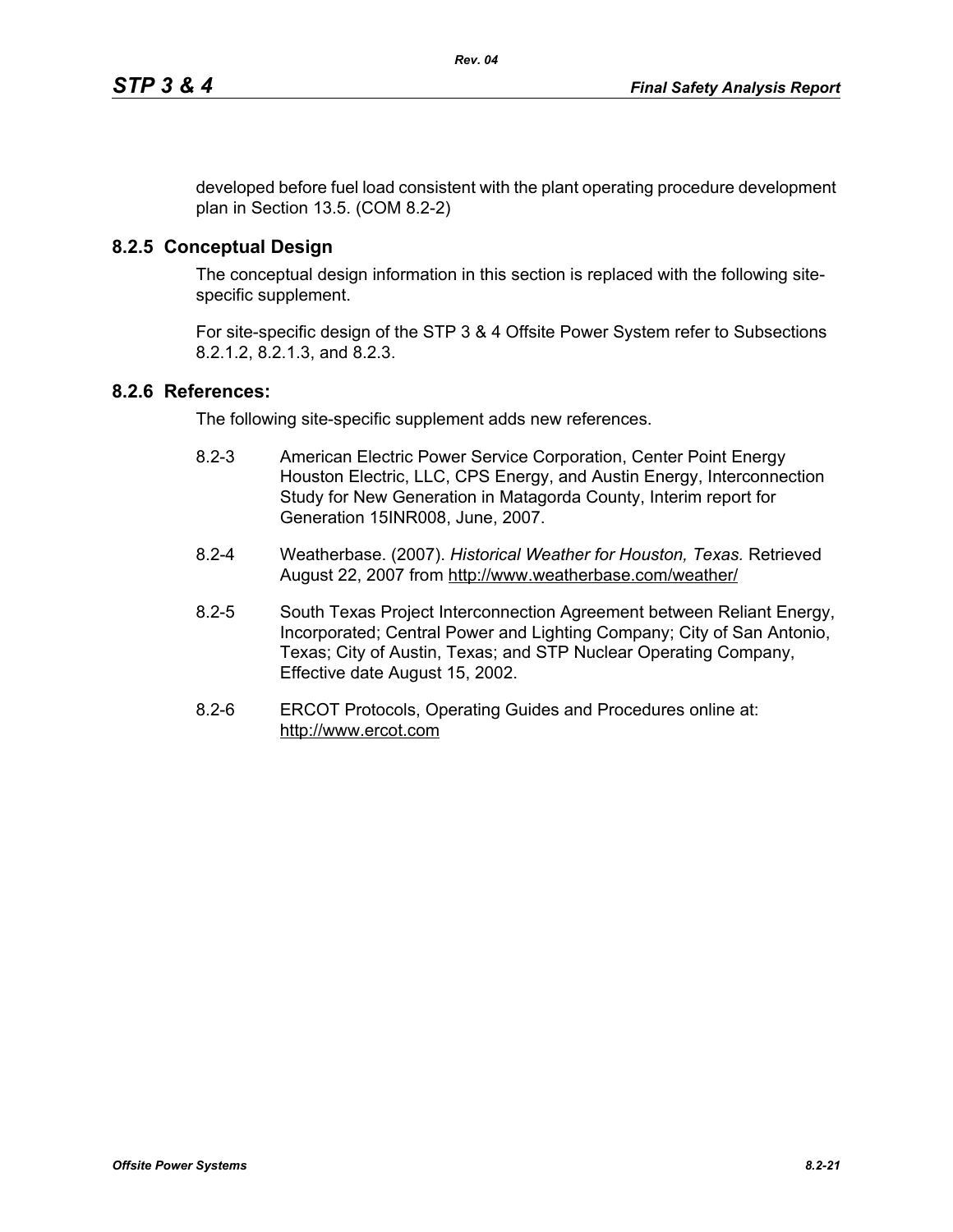|                           | Table 8.2-1 Additional Requirements IEEE-765 |                                                                                                                                                                     |  |  |  |  |
|---------------------------|----------------------------------------------|---------------------------------------------------------------------------------------------------------------------------------------------------------------------|--|--|--|--|
| <b>IEEE-765 Reference</b> |                                              | <b>Requirement or Explanatory Note</b>                                                                                                                              |  |  |  |  |
| 7.0                       | <b>Multi-Unit Considerations</b>             | The ABWR is a single unit design, therefore The<br>STP 3 and 4 plant is a dual ABWR plant, but there<br>is no sharing of preferred power supplies between<br>units. |  |  |  |  |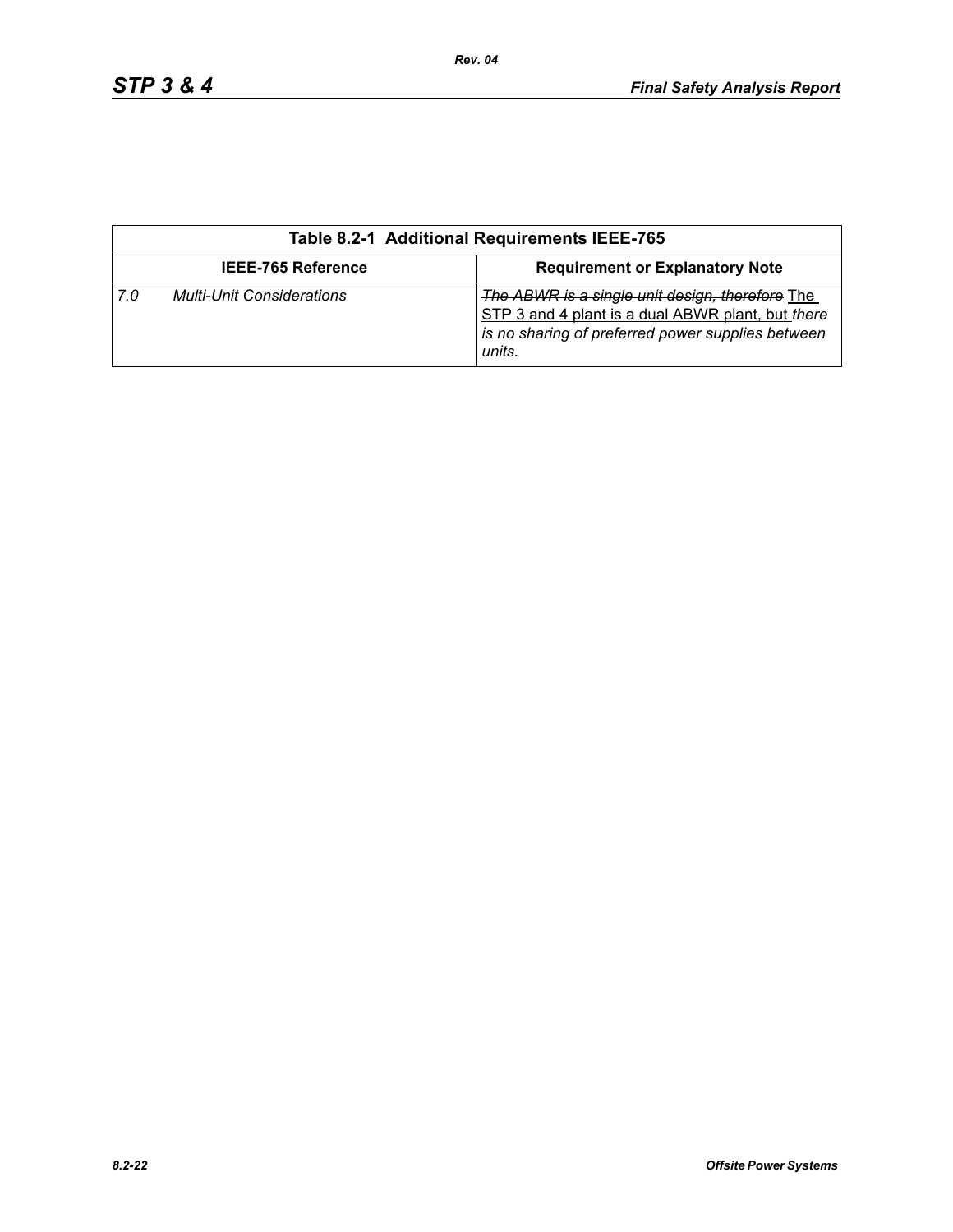| <b>Transmission Line</b> | Ownership         | <b>Nominal Operating</b><br>kV | <b>Right-of-Way</b> | Approximate<br>Line Length (mi) |
|--------------------------|-------------------|--------------------------------|---------------------|---------------------------------|
| Elm Creek 27             | <b>CPS Energy</b> | 345 kV                         | <b>NW</b>           | 155                             |
| Hillje 44                | <b>CNP</b>        | 345 kV                         | <b>NW</b>           | 20                              |
| White Point 39           | <b>AEP</b>        | 345 kV                         | <b>NW</b>           | 133                             |
| Velasco 27               | <b>CNP</b>        | 345 kV                         | E                   | 45                              |
| Blessing 44              | <b>AEP</b>        | 345 kV                         | W                   | 15                              |
| STP 1 & 2                | <b>AEP</b>        | 345 kV                         | E                   | 0.5                             |

#### **Table 8.2-2 Tranmission Lines Providing Offsite Power To South Texas Project Electric Generating Station STP 3 & 4**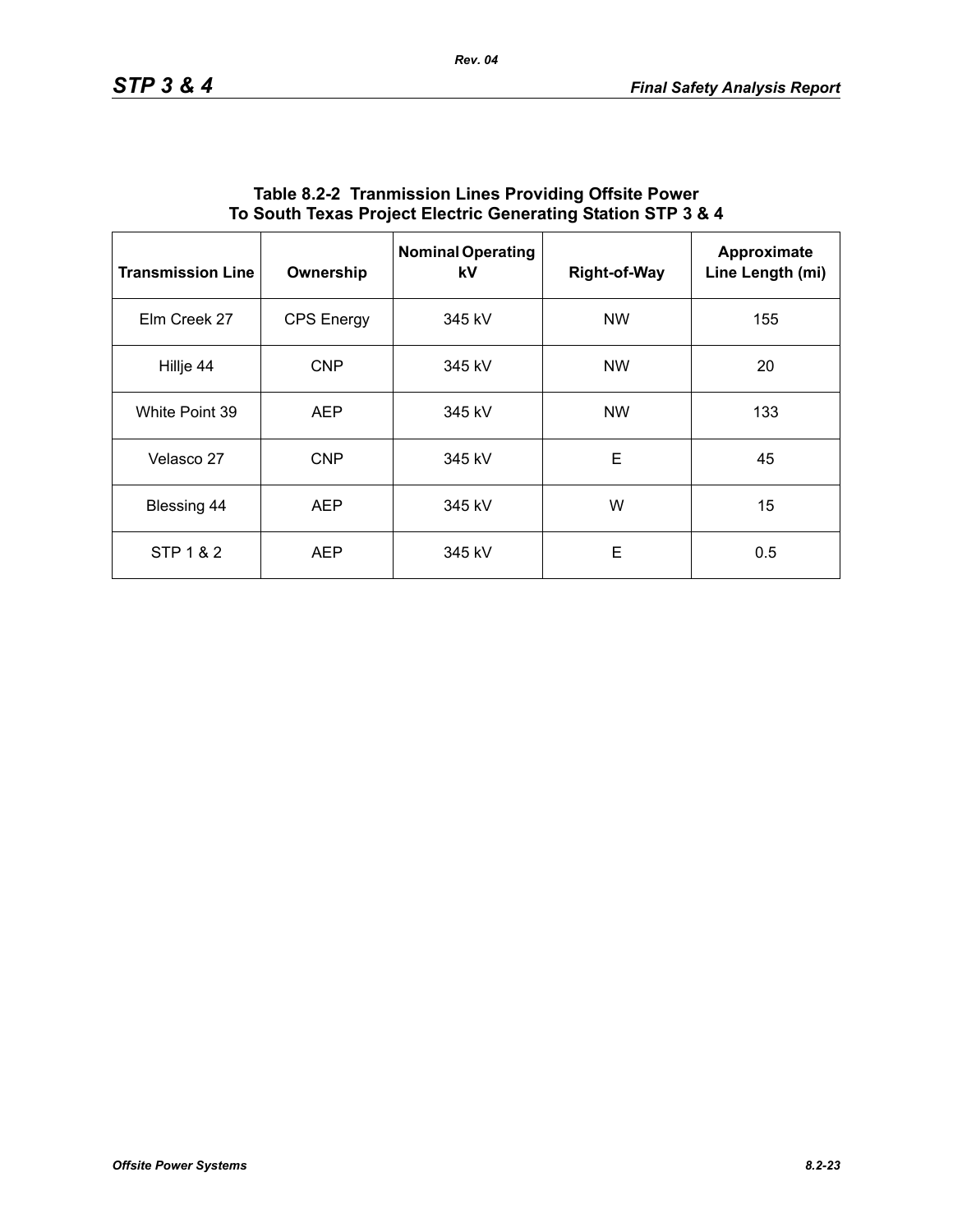#### **Table 8.2-3 Transmission Line Historical Data on Outages Due to Circuit Breaker Actuations STP Unit 1 & 2**

|                                          | No. of Incidents<br>$(1980 - 2006)$ |                |
|------------------------------------------|-------------------------------------|----------------|
| <b>Failure Description</b>               | <b>Instantaneous</b>                | Lock-out       |
| Airplane/Foreign Object into Circuit     | 1                                   | $6\phantom{1}$ |
| <b>Breaker Failure</b>                   | 1                                   | 8              |
| <b>Broken Insulator</b>                  | 8                                   | $\overline{7}$ |
| <b>Broken Conductor</b>                  | $\mathbf 0$                         | 5              |
| Electrocution (Bird/Human)               | $\pmb{0}$                           | $\overline{2}$ |
| <b>Insulator Flashover Contamination</b> | 19                                  | 36             |
| Lightning                                | 56                                  | 13             |
| <b>Personnel Error</b>                   | $\overline{2}$                      | 14             |
| Relay Mis-operation                      | 9                                   | 11             |
| Trees / Vines into Circuits              | 4                                   | 10             |
| Unknown                                  | 103                                 | 63             |
| <b>Weather Related</b>                   | 53                                  | 94             |